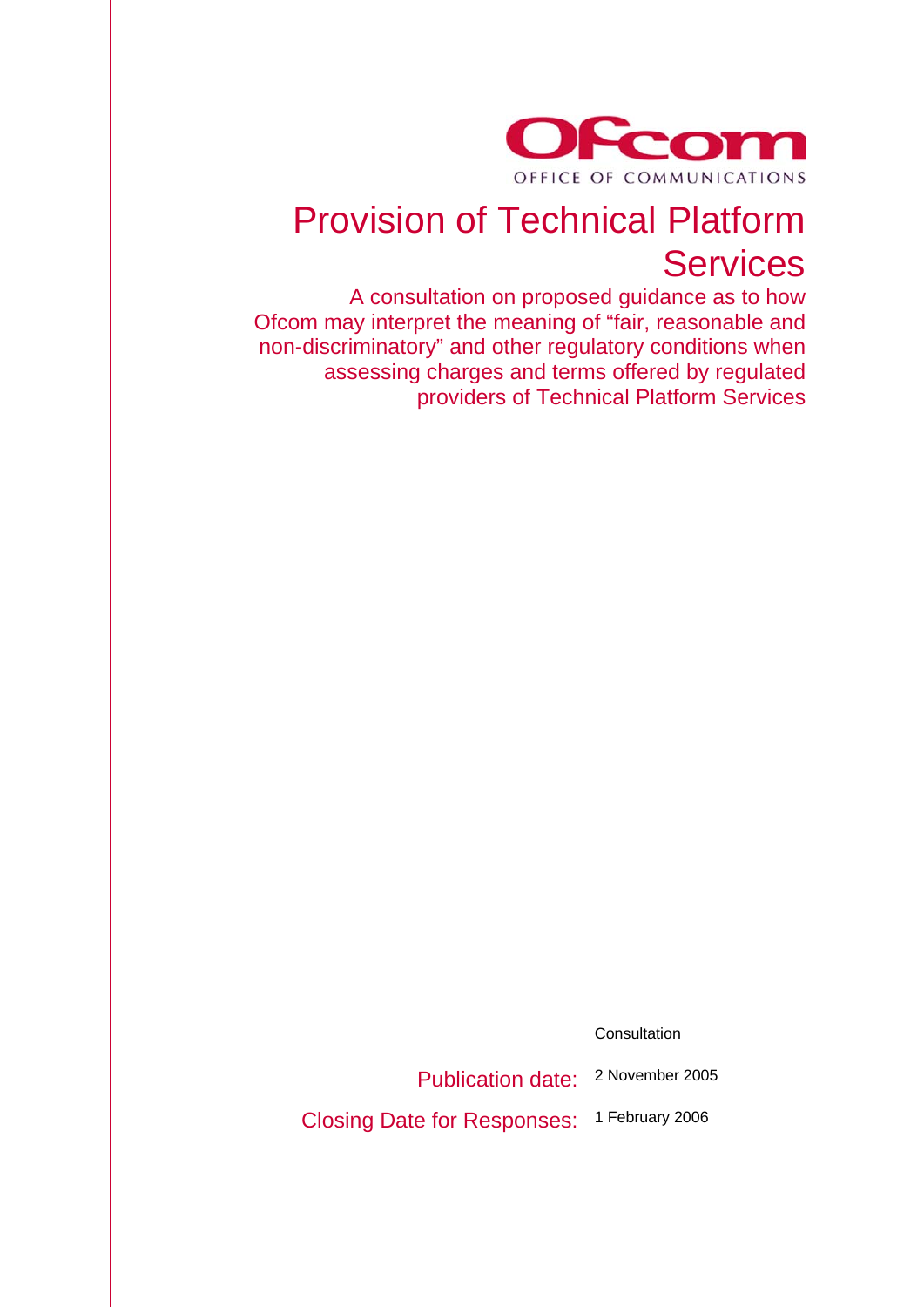# **Contents**

| Section      |                                                           | Page |
|--------------|-----------------------------------------------------------|------|
| 1            | <b>Summary</b>                                            | 1    |
| $\mathbf{2}$ | <b>Introduction</b>                                       | 4    |
| 3            | <b>Technical Platform Services</b>                        | 10   |
| 4            | Ofcom's duties and criteria for assessing options         | 13   |
| 5            | <b>Principles of cost recovery</b>                        | 17   |
| 6            | The allocation and recovery of customer acquisition costs | 23   |
| 7            | The allocation and recovery of other TPS costs            | 33   |
| 8            | Non price terms and conditions                            | 39   |
| 9            | Accounting separation and publication of charges          | 41   |
| Annex        |                                                           | Page |

|   | <b>Responding to this consultation</b>   | 43 |
|---|------------------------------------------|----|
| 2 | <b>Ofcom's consultation principles</b>   | 45 |
|   | <b>Consultation response cover sheet</b> | 46 |
| 4 | <b>Consultation questions</b>            | 48 |
| 5 | The legal framework                      | 50 |
| 6 | <b>Glossary of terms</b>                 | 63 |
|   |                                          |    |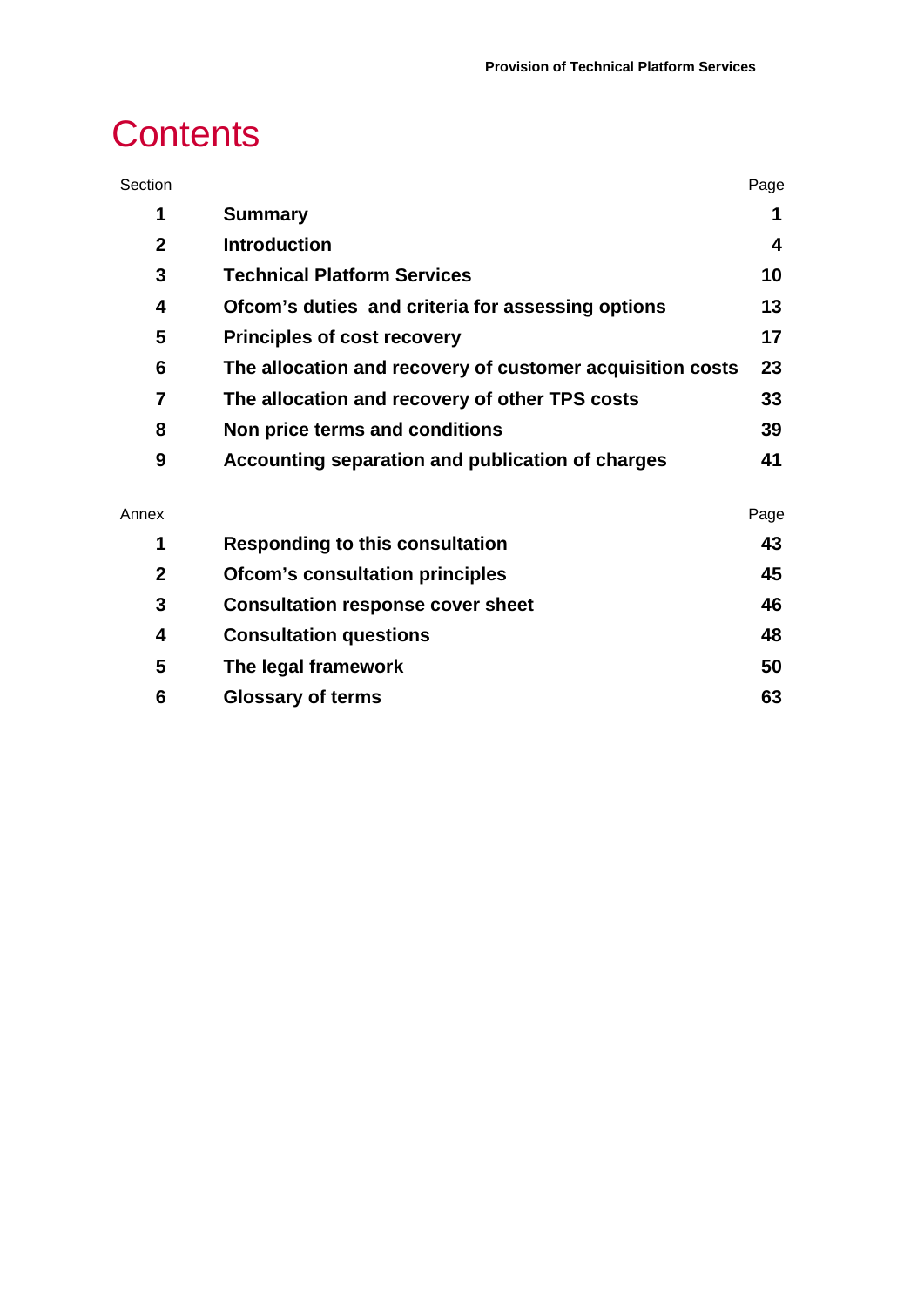## **Section 1**

# **Summary**

## **Introduction**

- 1.1 This consultation invites stakeholders to comment on Ofcom's proposal to issue new guidelines on how Ofcom intends to interpret the existing regulatory conditions that apply to those operators of digital TV platforms that are required to provide access to Conditional Access, Access Control and Electronic Program Guide technical services on regulated terms. Ofcom has adopted the term "Technical Platform Services" ("TPS") to jointly describe these technical services and refer to such regulated providers as a "TPS Provider".
- 1.2 The regulatory conditions ("the Conditions") which Ofcom is required to interpret were put in place by Oftel in July 2003. The Conditions currently only apply to the digital TV platform operator SSSL ("Sky").
- 1.3 Certain regulatory conditions imposed on the TPS Provider require it to provide access to TPS on fair, reasonable and non discriminatory ("FRND") terms. Other conditions relate to, for example, the publication of charges and separation of accounts.
- 1.4 To date, Ofcom has based its interpretation of the regulatory conditions imposed on the TPS Provider using guidelines published by the Oftel in 2002. Currently the two 'guidance' documents that primarily relate to the regulation of access to Conditional Access, EPG and Access Control services, collectively defined as the "Current Guidelines", are:
	- "The pricing of conditional access services and related issues a statement by the Director General of Telecommunications" (8 May 2002)
	- "Terms of supply of conditional access, Oftel guidelines" (22 October 2002)
- 1.5 This consultation invites stakeholders to comment on Ofcom's proposal to replace the Current Guidelines with a new set of guidelines that apply to TPS – the "Proposed Guidelines".
- 1.6 In this document Ofcom sets out various options for interpreting the Conditions and, based on an evaluation against its statutory duties, identifies its preferred options. It is these preferred options that form the Proposed Guidelines.
- 1.7 Feedback on these proposals is welcomed. Please send your responses to Richard.Moore@ofcom.org.uk by 5pm on 1st February 2006 (Deadline extended on 18 January 2005). Further details on how to engage with this consultation are set out in Annex 1.

## **Summary of proposed guidelines**

- 1.8 The remainder of this summary sets out the key points of the Proposed Guidelines:
- 1.9 In the Current Guidelines no guidance is given to the TPS Provider on how common costs should be recovered from different groups of customers. Ofcom considers that, for reasons detailed within this document, it is now appropriate to provide guidance in this area. Specifically, Ofcom presents several options for determining the level of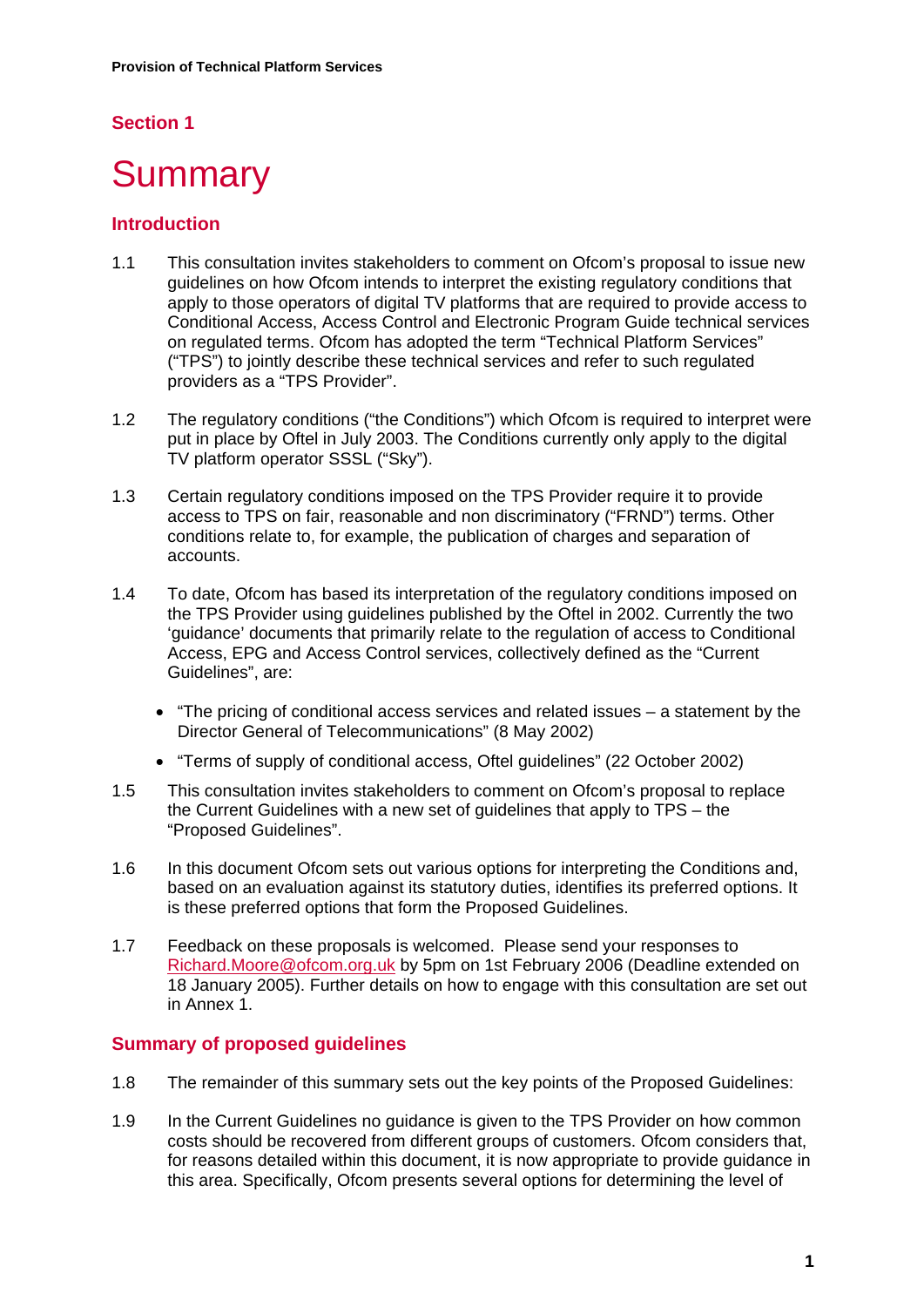common costs that could be recovered from providers of Free-to-View Television channels. This is a complex area and Ofcom welcomes any additional feedback or suggestions that stakeholders have on these proposals.

- 1.10 Ofcom proposes a set of charging methodologies for the provision of different TPS which it considers would lead to terms which are FRND. Ofcom considers that the proposed methodology would provide increased transparency and predictability of charges compared to those achieved through commercial negotiation between the TPS Provider and the TPS Customer whilst maintaining a cost allocation method between TPS Customers which broadly tracks the benefits they receive.
- 1.11 Having evaluated various different options (which are detailed in this document), the charging methods that Ofcom proposes will best meet the FRND conditions are :
	- a fixed "per EPG listing" charge for Basic EPG Listings plus a variable charge related to the viewing share (above a threshold of viewing share) achieved by the channel;
	- a fixed "per channel" charge for Free-to-View channels which are encrypted to prevent them from being viewed from outside the UK ("Geographic Mask");
	- a fixed "per region" charge for regionalised channels e.g. the BBC has 18 regional variants of BBC1 ("Regionalisation"); and
	- a simple "pence per pound of subscription or PPV revenue" for commercial and residential Pay-TV services.
- 1.12 Ofcom recognises the evolving nature of interactive services that utilise the Access Control services on the Sky DSat platform. Ofcom does not therefore consider it appropriate to be prescriptive on what charging methods should be used by the TPS Provider. However, it is proposed that the general criteria of transparency, predictability and practicability are adopted by the TPS Provider when determining charging methods for Access Control services.
- 1.13 Ofcom does propose to change the way it assesses whether financial returns made by the TPS Provider are reasonable. To date the TPS Provider has used a Discounted Cash Flow Models to assess the level of return on its investment. Having considered the increased maturity of the digital TV industry, Ofcom proposes that a financial accounting based approach may now be more appropriate.
- 1.14 Ofcom does not propose to change the way it assesses whether common costs attributed to a TPS Provider from a parent organisation are reasonable. This is applicable in the case of Sky where some common costs, such as marketing and customer services, are recovered partly from its TPS business and partly from is broadcasting and distribution businesses.
- 1.15 Ofcom does not propose to modify the requirements placed on the TPS Provider to publish accounting information or its charges or charging methodology. However, the requirement to publish charges and charging methodologies is re-iterated. Ofcom considers that publication of charges and charging methodologies is important to minimise the regulatory burden which may result from a lack of transparency of charges and to maximise the plurality and range of services available to the consumer by reducing the business risk faced by TPS Customers that results from a lack of predictability of charges.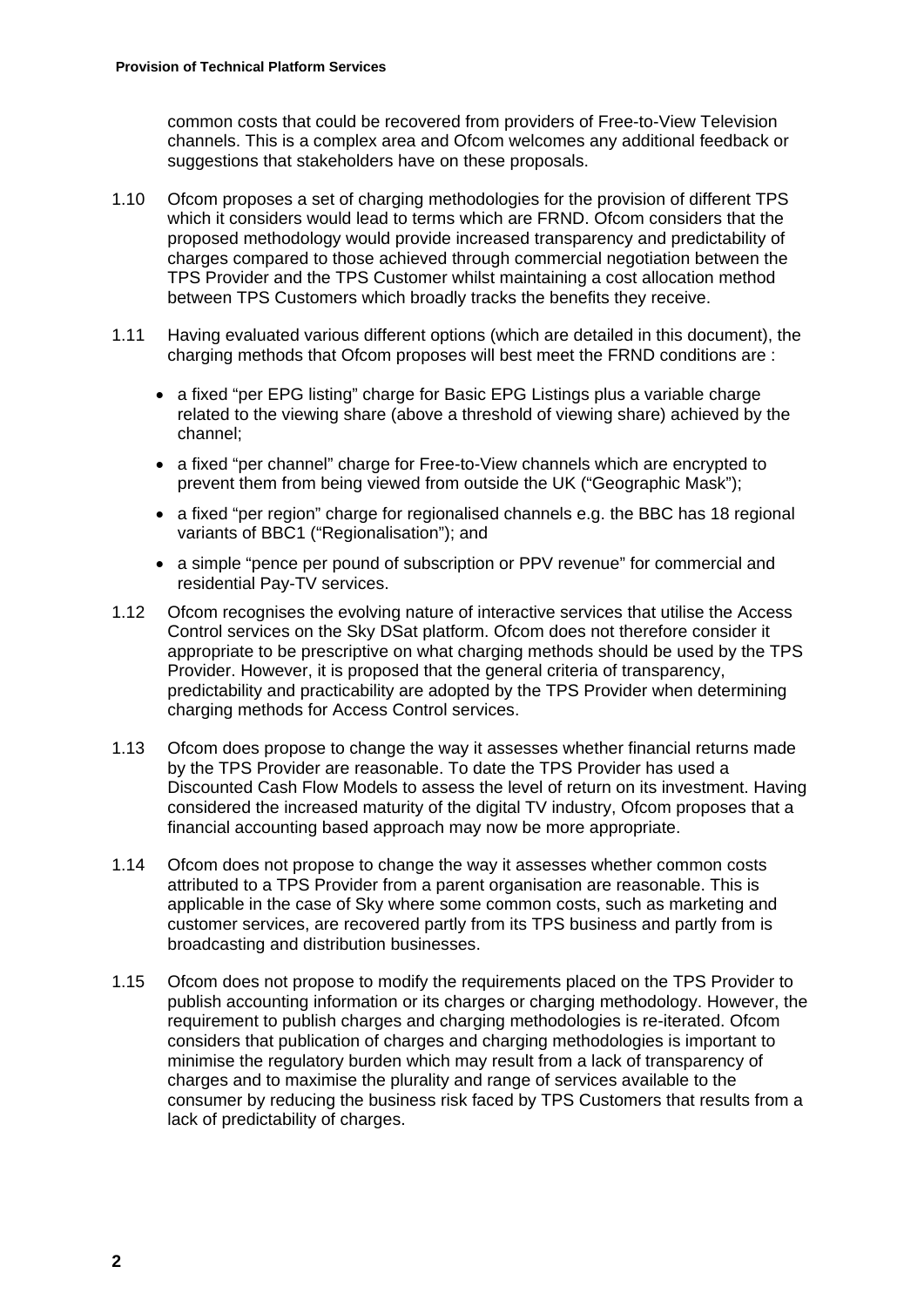1.16 Ofcom is not setting charges within the Proposed Guidelines. However, Ofcom welcomes feedback from the TPS Provider during the consultation as to how it may interpret the Proposed Guidelines and the charges that it may consider appropriate.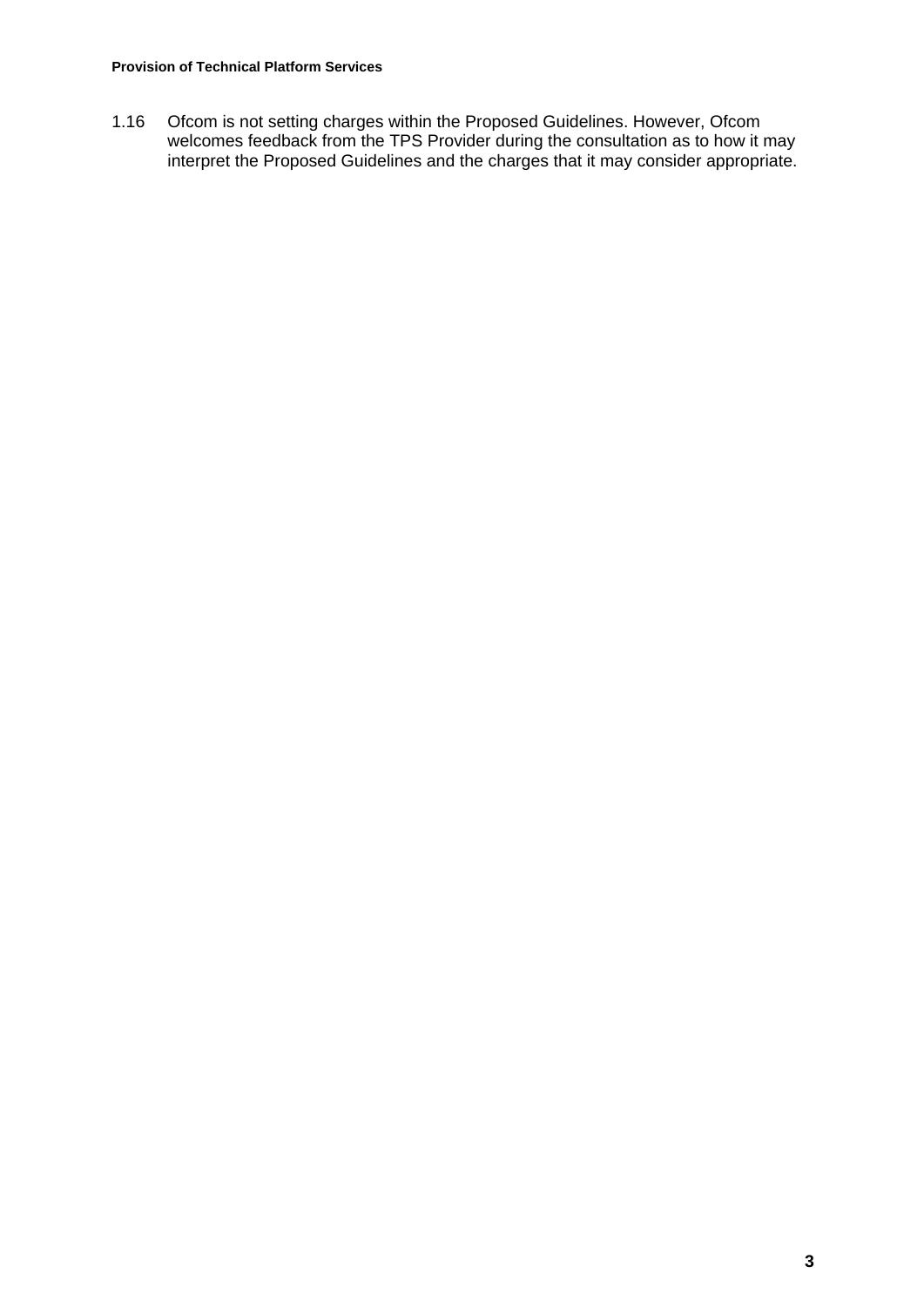# **Section 2**

# **Introduction**

2.1 This section explains the benefits of guidelines and why Ofcom considers it is appropriate to review its current approach to the interpretation of the Conditions.

## **Purpose of this Consultation**

- 2.2 In July 2003 Oftel imposed certain regulatory conditions ("The Conditions") on the digital TV platform operator SSSL ("Sky") requiring it to offer third parties access to certain technical services on regulated terms. Ofcom is now responsible for interpreting the meaning of these Conditions in the event of a complaint being brought to it.
- 2.3 The technical services to which access must be provided are Conditional Access, Electronic Programme Guide and Access Control. Ofcom has adopted the term "Technical Platform Services" ("TPS") to jointly describe these technical services and a regulated provider as a "TPS Provider".
- 2.4 Certain regulatory conditions imposed on the TPS Provider require it to provide access to TPS on fair, reasonable and non discriminatory ("FRND") terms. Other conditions relate to, for example, the publication of charges and separation of accounts.
- 2.5 To date, Ofcom has based its interpretation of the regulatory conditions imposed on the TPS Provider using guidelines published by the Oftel in 2002. Currently the two 'guidance' documents that primarily relate to the regulation of access to Conditional Access, EPG and Access Control services, collectively defined as the "Current Guidelines", are:
	- "The pricing of conditional access services and related issues" (8 May 2002) [http://www.ofcom.org.uk/static/archive/oftel/publications/broadcasting/2002/cast050 2.htm]; and
	- "Terms of supply of conditional access: Oftel guidelines" (22 October 2002). [http://www.ofcom.org.uk/static/archive/oftel/publications/broadcasting/2002/cagu10 02.htm]
- 2.6 Ofcom, for the reasons set out in this document, considers that it is now appropriate that it reviews the Current Guidelines. This consultation invites stakeholders to comment on Ofcom's proposal to replace the Current Guidelines with a new set of guidelines that apply to TPS – the "Proposed Guidelines".
- 2.7 It is important to note that Ofcom's "Code of practice on electronic programme guides" (July 2004) [http://www.ofcom.org.uk/tv/ifi/codes/EPGcode/241557] does not form part of this consultation. However, when Ofcom does review that Code, it expects to propose principles analogous to those set out in this document for the interpretation of the requirements placed upon EPG providers by the Code to act in a fair, reasonable and non-discriminatory way where appropriate.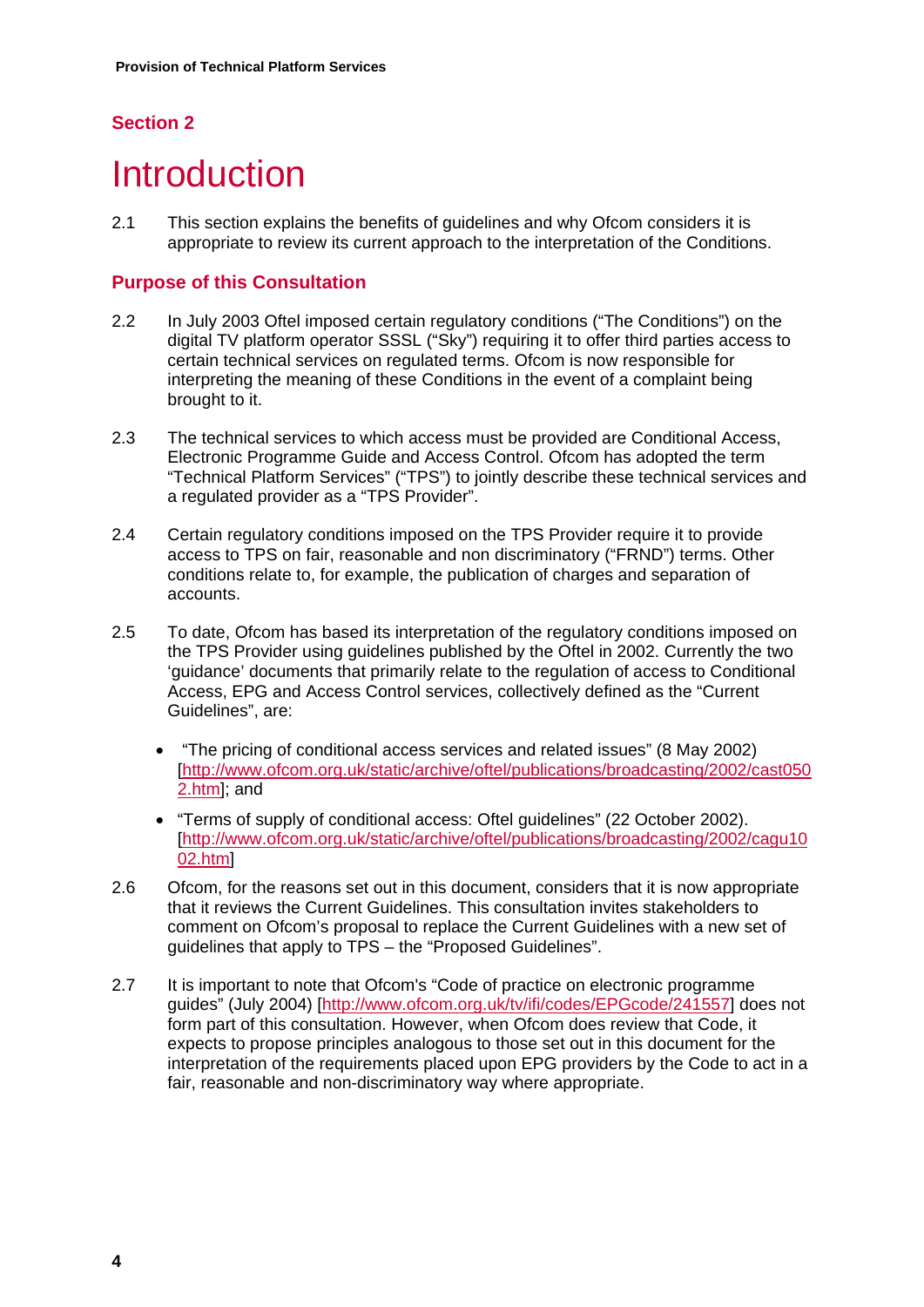## **The role of guidelines**

- 2.8 One of Ofcom's regulatory principles is that it will regulate in a transparent manner<sup>1</sup>. Guidelines are an important means to achieving this principle and to increasing understanding of Ofcom's statutory duties and approach to regulation.
- 2.9 Guidelines provide stakeholders increased certainty as to how Ofcom may interpret the Conditions.
	- Guidelines encourage compliance by explaining the Conditions imposed, thereby ensuring that a TPS Provider understands its obligations and enables potential customers to identify potential non-compliance with those Conditions.
	- Guidelines can reduce the number of complaints that are taken to Ofcom by giving a TPS Provider and TPS Customers increased clarity on how Ofcom might be minded to decide if a complaint were to be brought. A reduction in the number of complaints can reduce the costs of regulation for all parties.
	- Guidelines can reduce uncertainty and therefore reduce business risk and the cost of capital, resulting in an opportunity to pass cost savings onto consumers.

## **Application**

- 2.10 The Current and Proposed Guidelines only apply to a regulated provider of Technical Platform Services.
- 2.11 SSSL (Sky) is currently the only supplier required to provide access to Conditional Access<sup>2</sup> ('CA'), Access Control<sup>3</sup> ('AC') and Electronic Programme Guide<sup>4</sup> ('EPG') services in the UK. (For a definition of these terms, see Annex A.)
- 2.12 As Sky is currently the only regulated supplier of access to CA, AC and EPG services in the UK many of the specific examples discussed in this consultation relate to the Sky digital satellite ('DSat') platform. However, the principles would apply equally to any other designated TPS Provider.

#### **Summary of the relevant regulatory conditions**

- 2.13 Details of the Conditions which the Current Guidelines interpret are provided in Annex A.
- 2.14 The conditions that are of particular importance to TPS Customers and TPS Providers and that are the primary focus of the Current and Proposed Guidelines are summarised as follows:

http://www.ofcom.org.uk/static/archive/oftel/publications/eu\_directives/cont\_notices/cont0903.pdf <sup>4</sup> As set out in the "Continuation notice to a class of persons defined as the licensee for the purposes

of the provision of electronic program guide services under paragraph 9 of schedule 18 to the Communications Act 2003"

http://www.ofcom.org.uk/static/archive/oftel/publications/eu\_directives/cont\_notices/epg\_class.pdf

 $1$  The Communications Act 2003, Section 3 (3).

<sup>&</sup>lt;sup>2</sup> As set out in the Directors "Explanatory statement and formal notification pursuant to Section 48(1) of the Communication Act 2003" (24 July 2003):

http://www.ofcom.org.uk/static/archive/oftel/publications/eu\_directives/2003/condac0703.pdf <sup>3</sup> <sup>3</sup> As set out in the "Continuing Licence Conditions after 25 July" Sept 2003 Section 3.121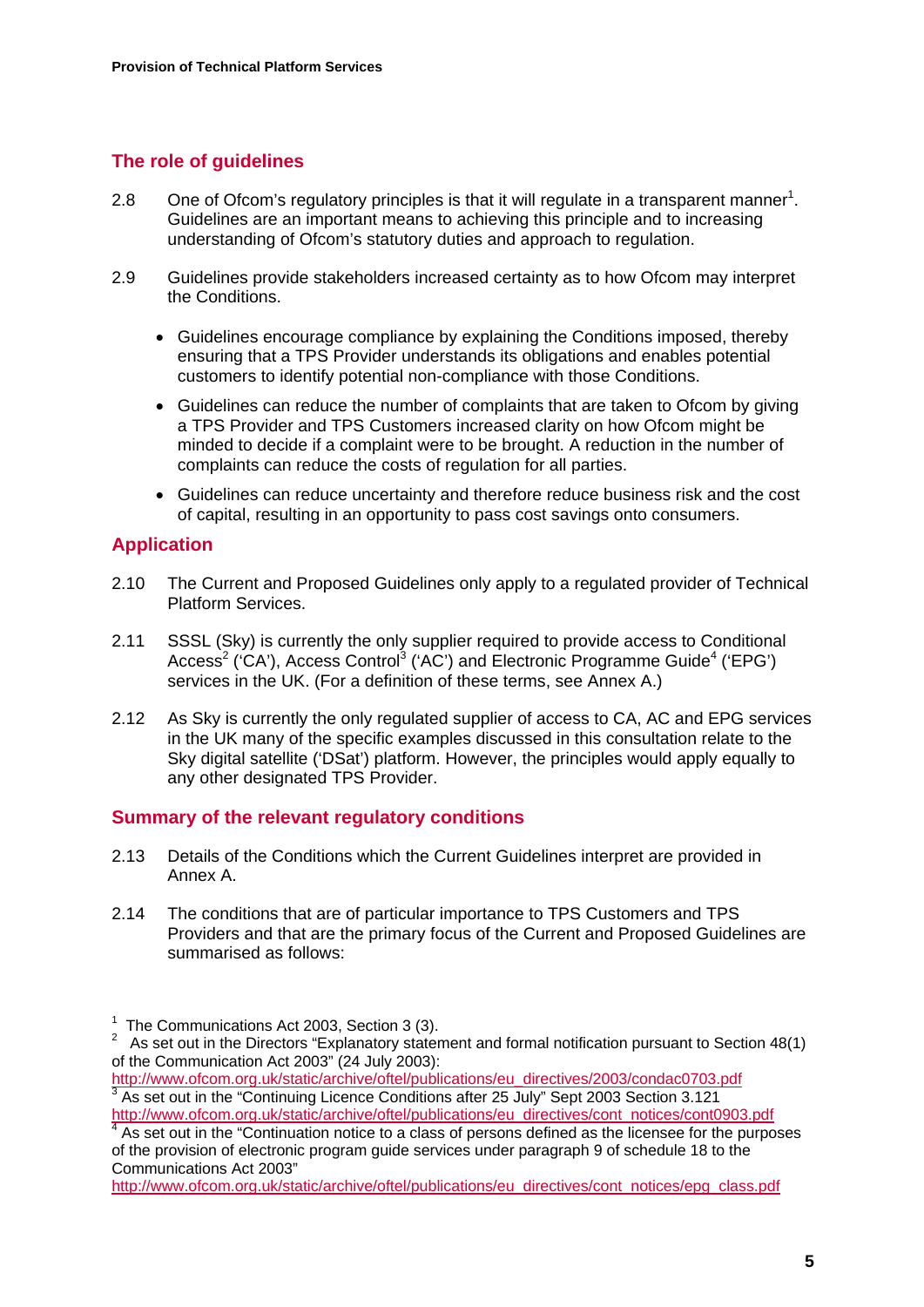- The obligation on TPS Providers to provide access to CA, AC and EPG services on fair and reasonable terms.
- The obligation on TPS Providers not to unduly discriminate against particular TPS Customers when providing that access. This condition is particularly important where a TPS Provider is vertically integrated with a commercial broadcasting business. In this case, for example, the broadcasting business should not be able, amongst other things, to use information that is not available to other third party broadcasters in order to secure preferential terms.
- The obligation on TPS Providers to publish charges, or the method that is to be adopted for determining charges.

## **Scope of the Proposed Guidelines**

- 2.15 It is intended that the Current Guidelines be withdrawn in their entirety and replaced by the Proposed Guidelines when finalised. Once published, the principles set out in these "New Guidelines" will give guidance to the Broadcasting Industry as to how Ofcom intends to interpret the meaning of what are fair and reasonable, and nondiscriminatory, terms and conditions offered by a TPS Provider for providing access to TPS. These principles, including the requirement for transparency, predictability and practicability as discussed in Section 4, are intended to apply whether what is fair and reasonable and what is non-discriminatory are being considered together or separately.
- 2.16 Ofcom has powers<sup>5</sup> to resolve any dispute or investigate any complaint brought to it in relation to the Conditions that would allow it, among other things, to determine what an appropriate TPS access charge should be. Whilst Ofcom would normally expect to follow the guidelines in place at the time a complaint is brought, Ofcom acknowledges that terms that the TPS Provider offered under previous guidelines may no longer be consistent with the New Guidelines. Adjustments in TPS terms and charges (either increases or reductions) may be required for some TPS Customers to achieve consistency with the New Guidelines. Ofcom recognises that the introduction of New Guidelines may create some transitional issues that will require careful management by the TPS Provider and TPS Customers. Ofcom welcomes the views of all stakeholders on how such a transition could be best managed.

*Question 2.1 – How do you think the transition from Current Guidelines to the New Guidelines could be best managed?* 

## **Status of the New Guidelines**

2.17 Once issued, Ofcom intends to take the New Guidelines into account in applying the Conditions in force and would normally expect to follow the New Guidelines and to give reasons where Ofcom departs from them. However, they do not form part of the Conditions and so do not affect the scope of those Conditions. Ofcom cannot legally fetter its discretion in advance and therefore retains the ability to depart from the New Guidelines where the circumstances warrant it. The New Guidelines and any subsequent guidelines will therefore not be binding on Ofcom.

## **Impact assessment**

- 2.18 In developing the Proposed Guidelines presented in this consultation document Ofcom has been minded to consider the recommended approach to conducting
- 5 Under Part 2 Chapter 3 of the Communications Act 2003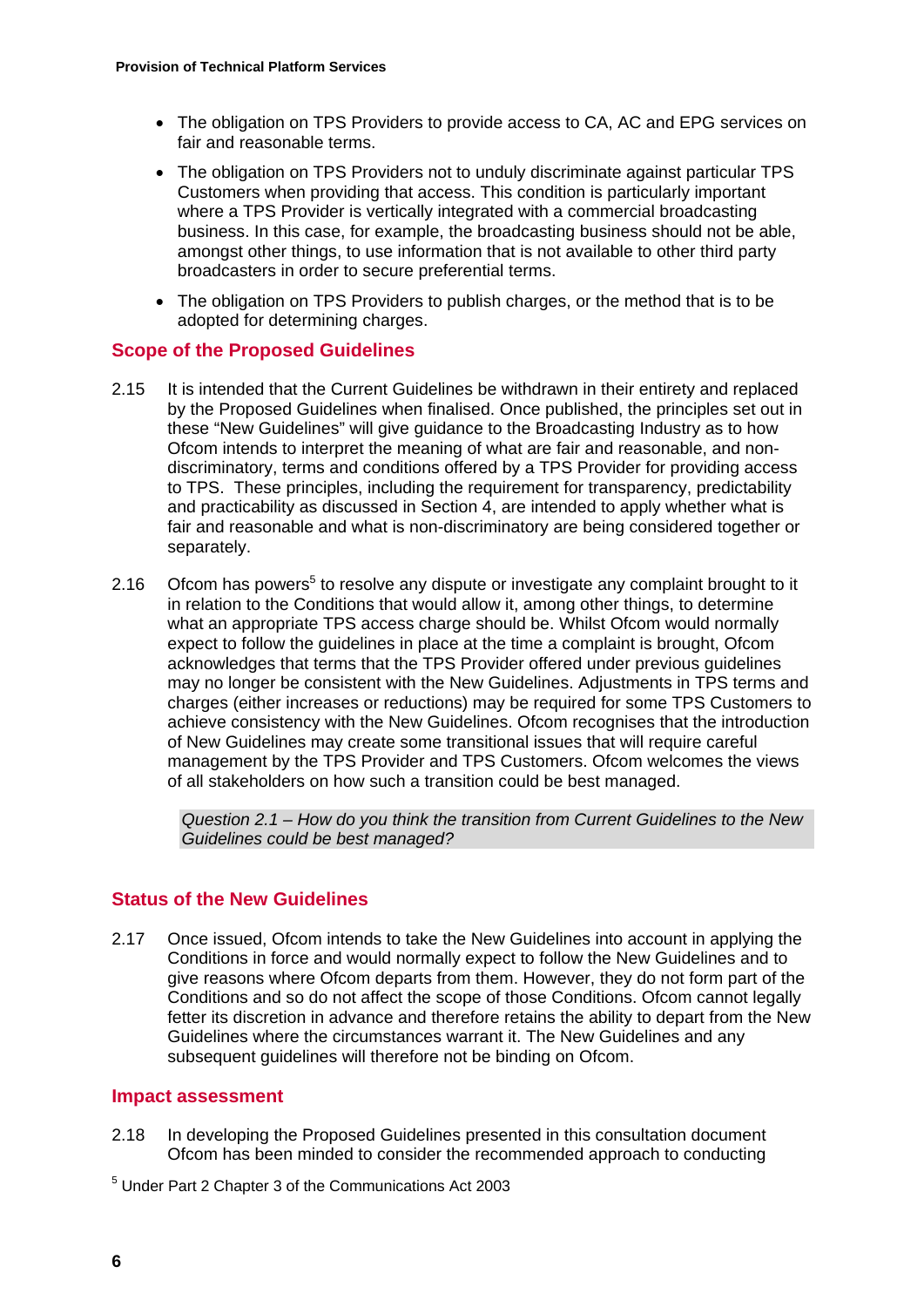impact assessments set out in Ofcom's consultation document "Better Policy Making – Ofcom's Approach to Impact Assessments" (21 July 2005).

- 2.19 It is noted that the approach adopted by Ofcom in developing the Proposed Guidelines, which is reflected in the overall structure of this consultation document, represents the consideration Ofcom has given to the impact of the various options for different stakeholder groups. It is Ofcom's view that, in this case, integrating the impact assessment into the main sections of this consultation is preferable to replicating much of the text in a separate annex due to the clarity that this approach provides.
- 2.20 In developing the Proposed Guidelines Ofcom has developed a financial model which allows a sensitivity analysis of many of the options that are considered in this document and the implications for different stakeholder groups. However, due to the sensitivity and commercially confidential nature of much of the underlying data in this model (which has been provided by Sky) Ofcom does not consider it appropriate to provide exact figures in this impact assessment relating to particular stakeholder groups or individual TPS Customers.

## **Options considered by Ofcom**

- 2.21 As part of Ofcom's impact assessment Ofcom has considered 3 options in reviewing the Current Guidelines:
	- Option one No change; leave the Current Guidelines as they are.
	- Option two Issue amended guidelines.
	- Option three Retract the Current Guidelines.
- 2.22 Ofcom is not proposing Option one on the basis that, while some of the elements of the Current Guidelines are still appropriate, other elements no longer reflect the current situation in the marketplace or Ofcom's new statutory duties as set out in the Communications Act 2003 (the "Act").
- 2.23 Ofcom is not proposing Option three, as an absence of guidelines would increase the uncertainty around future pricing of TPS, and potentially increase the business risks for TPS Customers. The absence of guidelines would also be likely to lead to an increased number of complaints to the regulator, thereby increasing the cost of regulation for all stakeholders (see paragraphs 2.8 and 2.9).
- 2.24 It is Ofcom's view that there are benefits from issuing amended guidelines (Option two) as set out below.

## **Rationale for Ofcom issuing amended guidelines**

- 2.25 There are four key reasons that have prompted Ofcom to review its approach to interpreting the Conditions and its proposal to consult on updating the Current Guidelines.
- 2.26 First, since its creation in 2003 Ofcom has been methodically reviewing the regulatory responsibilities it has inherited from the legacy regulators. This is appropriate because the regulatory regime under which the Current Guidelines were set in place, namely the Telecommunications Act 1984<sup>6</sup>, has been replaced by the EC Communications Directives and the Communications Act 2003, and Ofcom has

 $^6$  See "The pricing of conditional access services and related issues" (8 May 2002) paragraph 1.2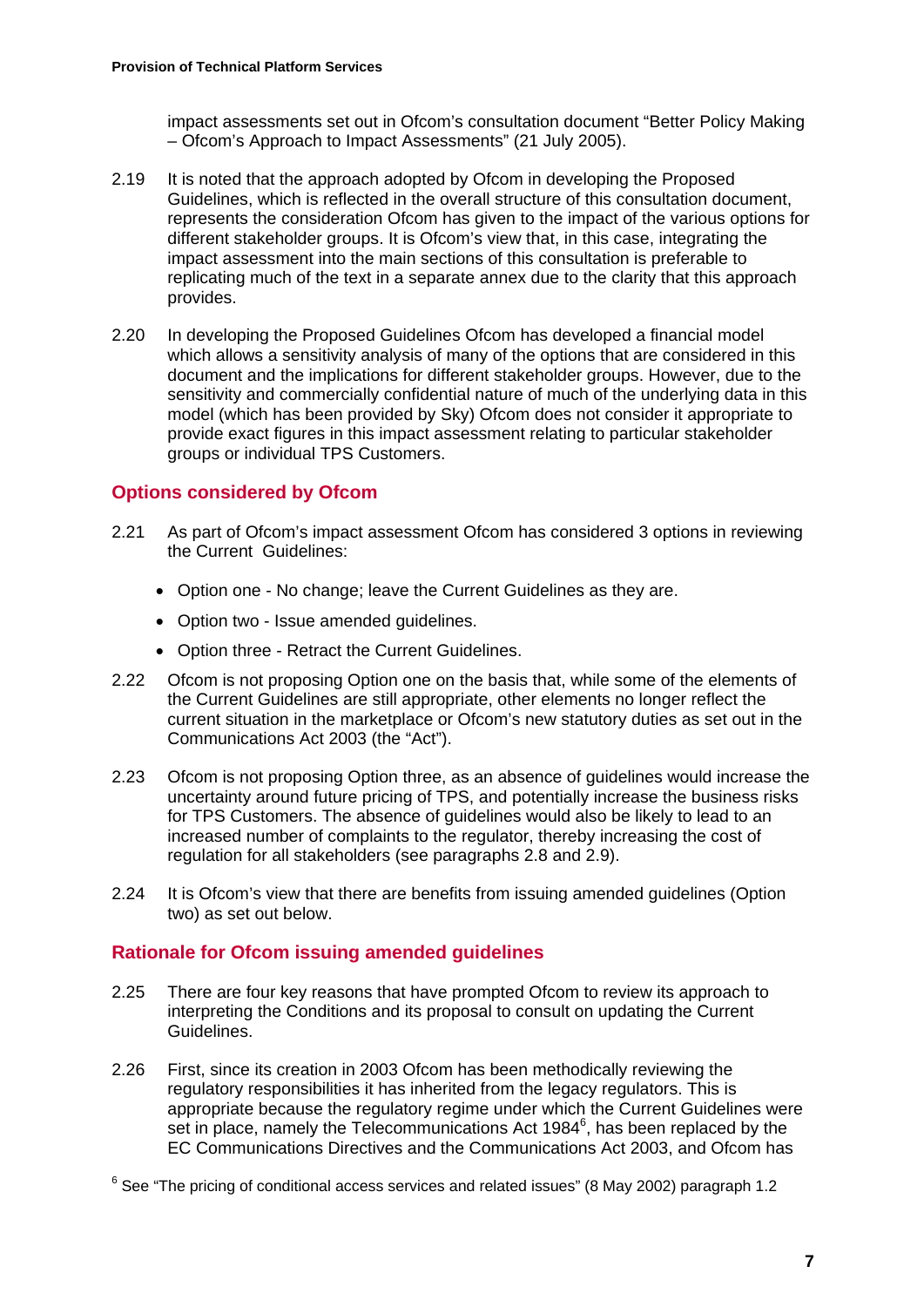different duties to consider under these new legal instruments when exercising its functions. (For an explanation of Ofcom's new duties, please refer to Section 4).

- 2.27 Secondly, in pre-consultation meetings a number of stakeholders have suggested to Ofcom that the Current Guidelines do not provide sufficient clarity for them to determine whether the TPS terms and conditions they are offered would be considered FRND by Ofcom in the event of a complaint. Ofcom is concerned that a lack of clarity in the Current Guidelines introduces uncertainty in the business plans of existing and prospective TPS Customers which may in turn dis-incentivise investment and/or market entry. This may adversely impact on Ofcom's duty to promote **plurality** and **range** of television and radio services and service providers.
- 2.28 Thirdly, the lack of clarity in the Current Guidelines may result in an increased number of complaints being brought to the regulator and hence unnecessarily increasing the cost of regulation for all parties.
- 2.29 Finally, since the publication of the Current Guidelines Ofcom considers that the digital TV industry has developed and is now more mature than when the platform was launched. In particular, the level of demand for certain TPS services has become more predictable, the definition of TPS services required by broadcasters has been refined and broadcasters have more experience of running businesses based on TPS. Ofcom regards it appropriate that these developments should be reflected in new guidelines.

*Question 2.2 – Do you agree that it is appropriate and beneficial that Ofcom issues revised guidelines at this time?* 

*Question 2.3 – Do you agree that it is better to issue revised guidelines rather than to retract the Current Guidelines and not replace them?* 

## **Structure of this document**

- 2.30 The remainder of this consultation document is laid out as follows:
	- Section 3 provides non-technical descriptions of the TPS that are currently offered on the Sky DSat platform to which the Conditions apply. This section is intended to provide a common language on which subsequent discussion can be based.
	- Section 4 outlines the statutory duties and responsibilities Ofcom has been minded to consider when assessing options for FRND charges and related terms. These duties underpin the criteria that have been used to assess the various options considered for FRND charging methodologies.
	- Section 5 describes the cost recovery principles that Ofcom has considered when assessing options for FRND charges. The relative merits of different accounting methods for measuring returns are also considered.
	- Section 6 presents the options Ofcom has considered for FRND recovery of costs associated with acquiring new customers on the Sky DSat platform and proposes its preferred approach.
	- Section 7 presents the options Ofcom has considered for FRND recovery of the costs incurred in operating the individual TPS and presents its preferred approach.
	- Section 8 presents Ofcom's thinking on how FRND applies to non-pricing terms associated with the provision of TPS.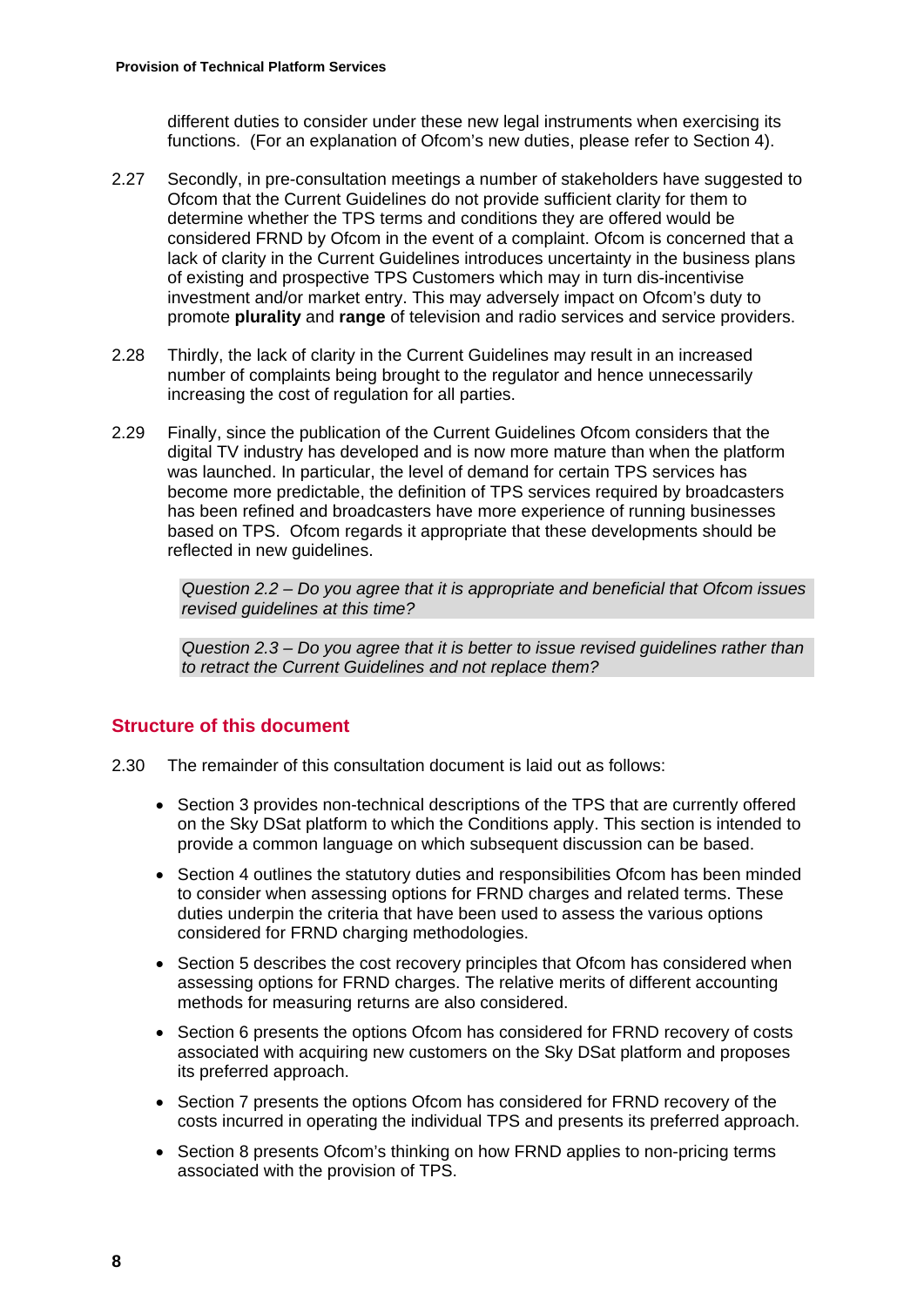- Section 9 considers how the conditions relating to accounting separation and the publication of charges imposed on TPS Providers could be relied on to help ensure TPS terms are FRND.
- Annex 1 provides details on how to respond to this consultation
- Annex 2 provides details of Ofcom's consultation principles
- Annex 3 contains a cover sheet for responses to this consultation
- Annex 4 summarises the consultation questions
- Annex 5 provides details of the legal framework relating to access to TPS
- Annex 6 provides a glossary of terms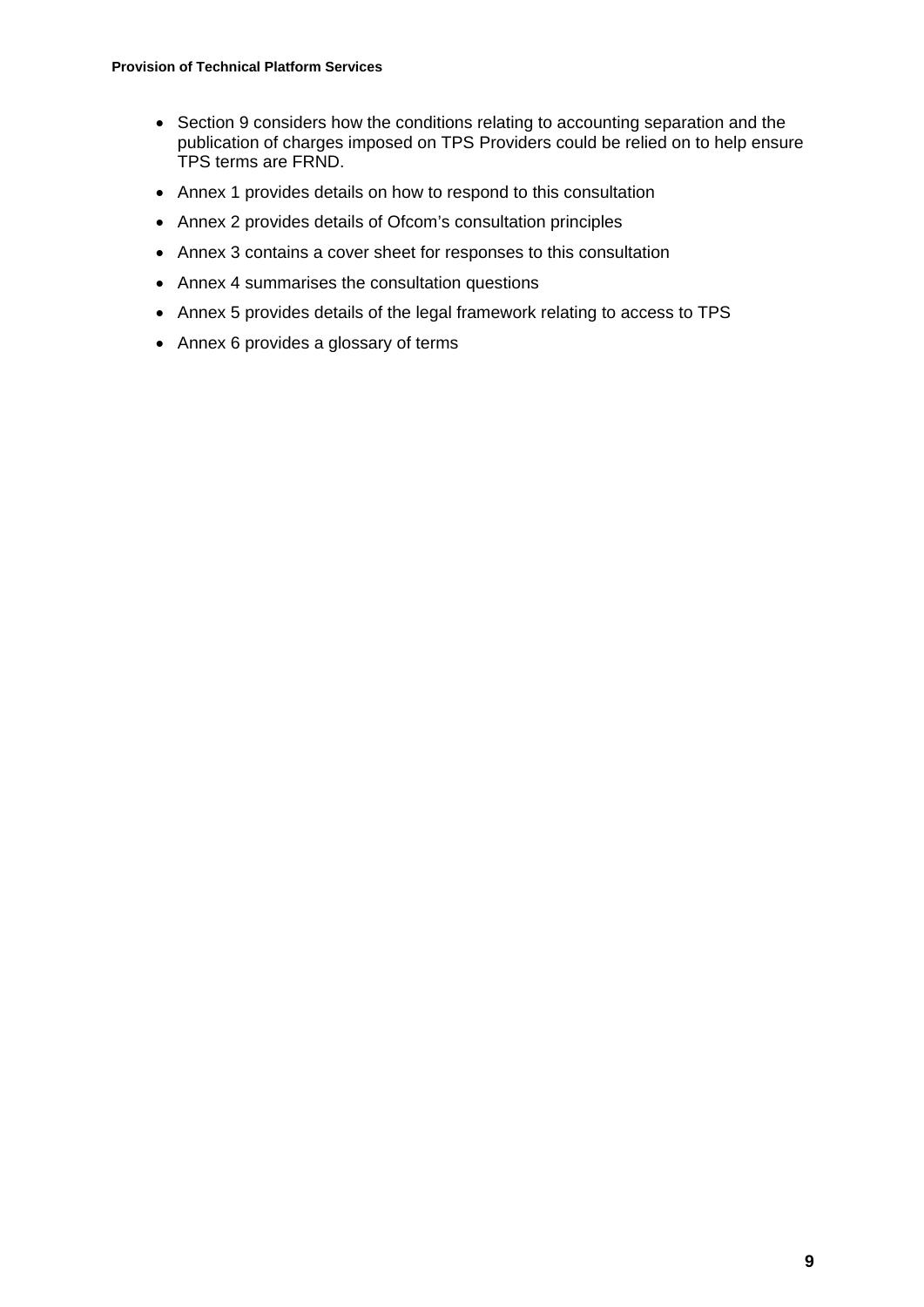# **Section 3**

# **Technical Platform Services**

3.1 The purpose of this section is to describe the various technical services that are currently covered by the Proposed Guidelines.

## **Technical Platform Services (TPS)**

- 3.2 Broadcasters and operators of interactive TV services who wish to make their content available on a digital platform operated by a third party make use of a number of different technical services relating to encryption, electronic programme guides and use of the platform operator's technology and systems.
- 3.3 A number of these services are subjected to regulation and have specific legal definitions (details in Annex A). In particular, separate regulations are in place for access to Conditional Access ("CA"), Electronic Programme Guides ("EPG") and Access Control ("AC") services - together Technical Platform Services ("TPS").
- 3.4 The following sections describe a number of individual TPS that are currently offered on the Sky DSat platform. Each service falls within the legal definitions of CA, AC or EPG services and must be offered by Sky on regulated terms.

## **Conditional Access**

- 3.5 A Conditional Access (CA) service enables a broadcaster to restrict access to content that it has made available on a digital platform only to those customers that have been authorised to access it. CA systems typically employ content scrambling and encryption technologies along with an end user authorisation system and decryption technologies operating within the digital receiver (e.g. a digital receiver could be a digital set top box with an active viewing card)
- 3.6 On digital TV platforms, CA services are primarily used to enable subscription and pay per view pay-TV services ("Pay-TV CA" services). Access to specific encrypted channels and content is only provided to those users who have paid (or have committed to pay) for the content.

## **Geographic Masking**

3.7 By implementing technologies and procedures which seek to restrict and/or record the geographic locations in which each of its digital receivers is installed and used, CA service providers are able to restrict access to content to defined geographic territories. On the Sky DSat platform this technique is used to minimise the number of digital receivers that are able to access specific encrypted channels outside of specific geographic territories (e.g. the UK). Ofcom has adopted the term "Geographic Masking" to describe this functionality.

## **Electronic Programming Guide services**

3.8 End users of digital platforms (e.g. digital TV viewers) use Electronic Programme Guides (EPGs) primarily to navigate between channels, access channels by unique channel numbers, and browse through programming schedules and related data.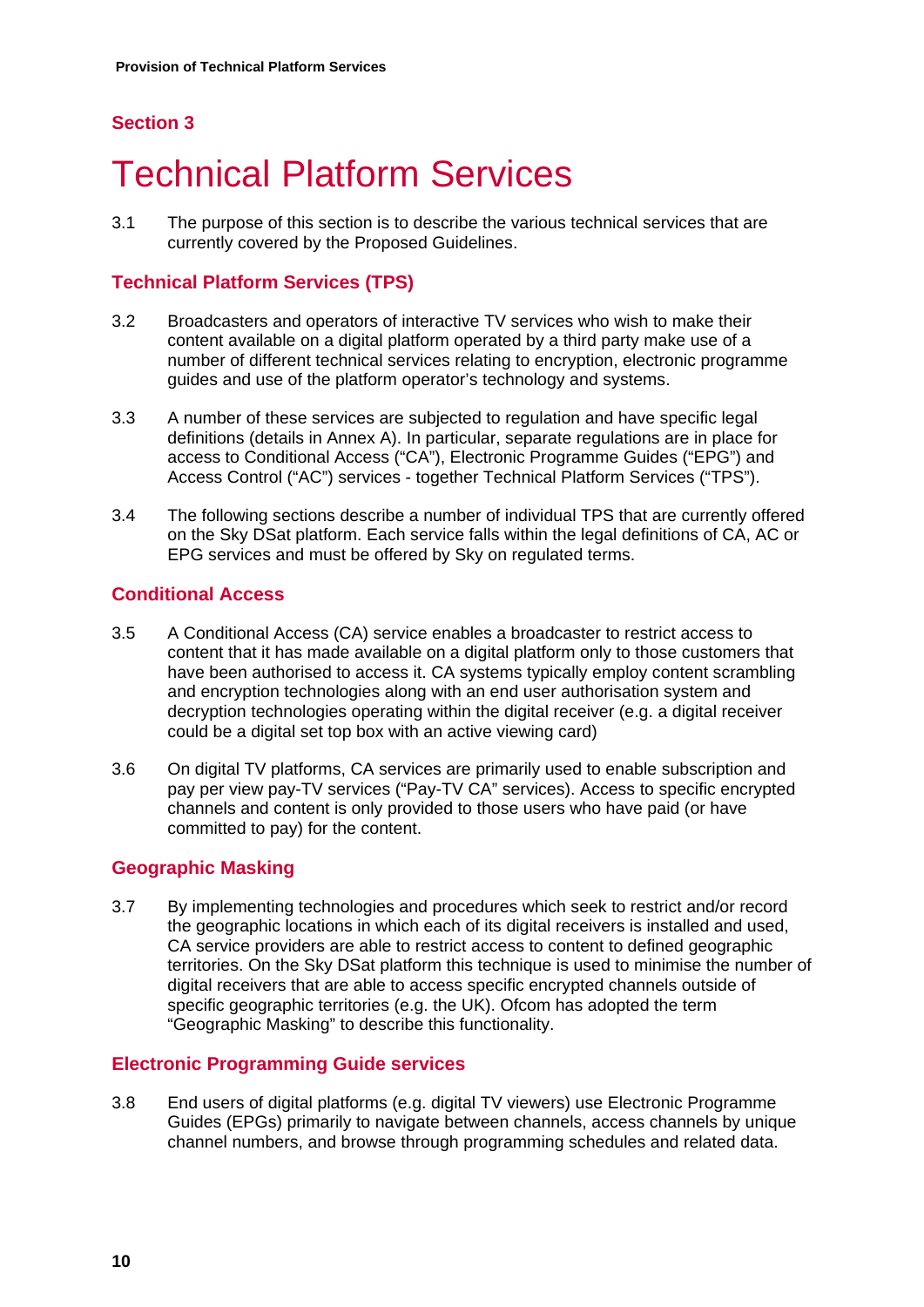3.9 On the Sky DSat platform there is only one EPG available to the end user and this is provided by Sky. Sky provides broadcasters a technical service which, amongst other things, assigns an EPG channel number to each of the broadcaster's channels. It also provides a technical interface by which the broadcaster can deliver and amend programme schedules and related data which is subsequently viewed in the EPG by the viewer. Ofcom has adopted the term "Basic EPG Listing" for this type of EPG technical service. If the broadcaster was to choose not to procure a Basic EPG Listing, very few end users of the platform would be aware that the channel was available and they would find it hard to navigate to it. Therefore, access to a Basic EPG Listing service is a necessary requirement to provide a broadcasting service on a particular digital platform.

## **Regionalisation**

3.10 A broadcaster may find it desirable to associate different broadcast channels with the same EPG channel number in different geographic regions e.g. Sky DSat viewers in London see a different version of ITV1 on channel 103 to that seen by viewers in Manchester accessing the same EPG channel number. Different broadcasters may require different regions to be defined, for example the geographic boundaries of the ITV regions do not necessarily correspond with the geographic boundaries of the BBC regions. Ofcom has adopted the term "Regionalisation" to describe the functionality associated with configuring and operating this type of technical service.

## **Access Control Services**

- 3.11 The definition of Access Control (AC) services covers a broad range of technical services. On digital TV platforms, providers of AC services are required to provide broadcasters:
	- Access to certain application programming interfaces (APIs) on its digital receivers.
	- Access to the digital broadcaster's remote computer hardware and software systems using network connections that the digital receiver is able to establish.
- 3.12 Such services allow broadcasters to develop software applications (i.e. interactive TV applications) which can be loaded and executed on the digital receiver. These applications may then establish an on-line connection with the broadcaster's network infrastructure to create a "client server" computing environment.
- 3.13 Other AC services also enable the broadcaster to provide viewers with the ability to identify and access interactive applications. For example, on the Sky DSat platform TV viewers might access interactive applications by "pressing the red button" whilst watching a TV channel or selecting the service from the "Interactive Main Menu".
- 3.14 Because interactive services are bespoke software applications that run on the digital receiver they are able to support a wide range of functionality. For example, some interactive services are designed to enhance broadcast TV by providing the viewer with additional information or allowing them to access different audio or video streams whilst other interactive services are independent of the TV broadcast, such as TV banking, games or e-mail.
- 3.15 As stated in paragraph 2.11, Sky is the only regulated provider of Access Control services in the UK. The Access Control services currently offered by Sky on its DSat platform include: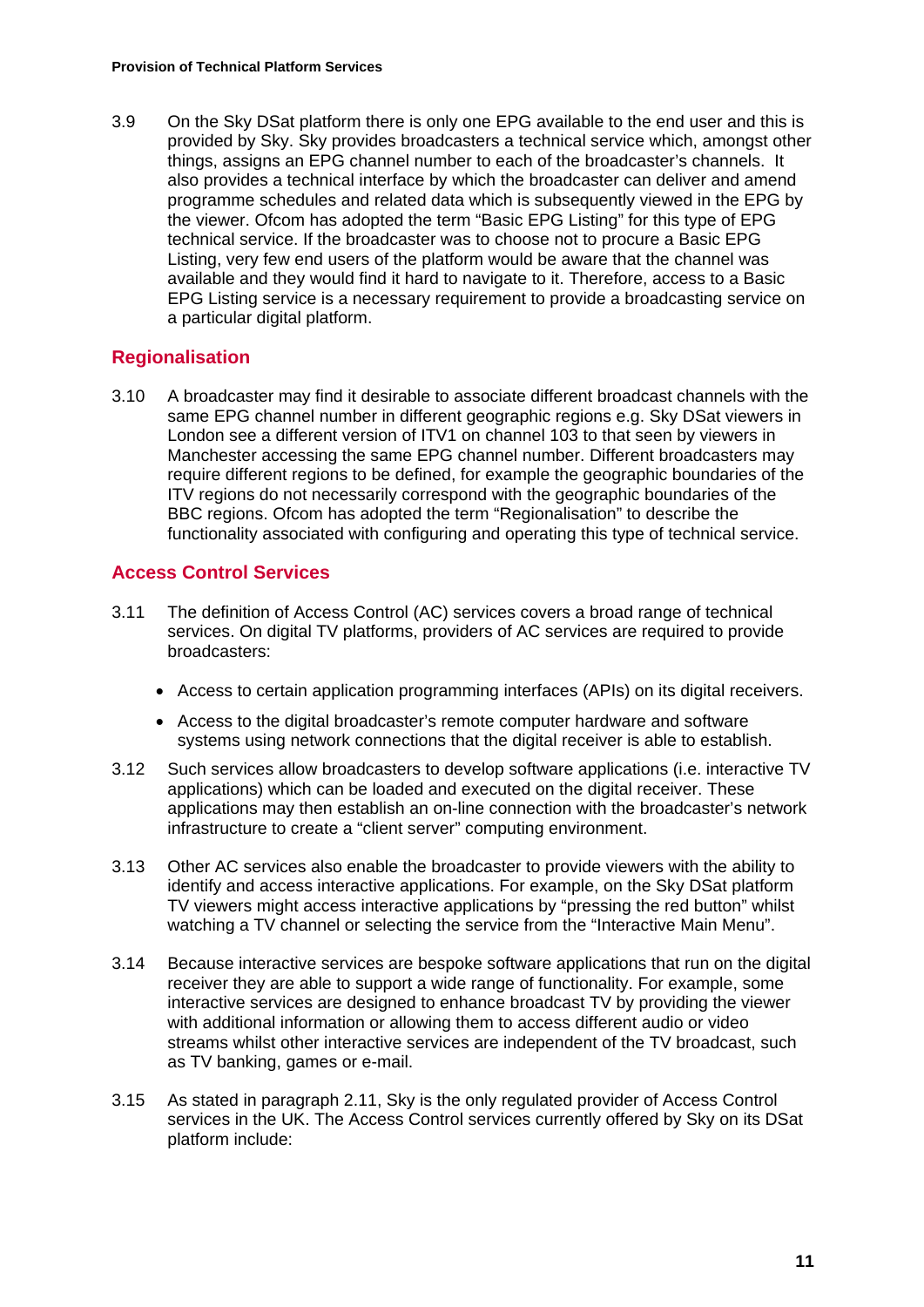| <b>Application Signing Services</b> | The Sky Set Top Box will only recognise and<br>execute interactive applications that have been<br>digitally "signed" with certificates issued by Sky. The<br>provision of these certificates, use of the "red button"<br>technology, procedures relating to testing of the<br>applications and conditions relating to the visual and<br>functional design of the applications form the basis<br>of the Application Signing service.                                                                                                   |
|-------------------------------------|---------------------------------------------------------------------------------------------------------------------------------------------------------------------------------------------------------------------------------------------------------------------------------------------------------------------------------------------------------------------------------------------------------------------------------------------------------------------------------------------------------------------------------------|
| <b>Authentication Services</b>      | Interactive applications which connect to the<br>broadcaster's online infrastructure using the STB<br>modem must do so via an "authentication server"<br>provided as part of the Authentication Service. The<br>processing capacity and level of reliability of this<br>server is determined for each Authentication Service<br>customer to match their expected connection<br>volumes and peak connection rate (i.e. connections<br>per second). Consequently the direct cost of<br>providing this service varies between customers. |
| <b>Customer Data Sets</b>           | Sky holds name and address data relating to<br>customers who received subsidised set to boxes.<br>3rd parties can procure this information to use in<br>conjunction with an interactive TV service. For<br>example, to reduce the burden on a TV viewer, an<br>interactive application operator may pre-populate a<br>customer registration screen within its service with<br>the address data it has procured from Sky.                                                                                                              |

## **New TPS**

3.16 Given the evolving nature of interactive TV services and the Sky DSat platform Ofcom considers it possible that other technical services may be introduced that fall within the definition of Access Control services. Ofcom considers that the principles laid out in the Proposed Guidelines are sufficient to provide guidance on how a complaint relating to the purchase of such a 'new' service may be viewed.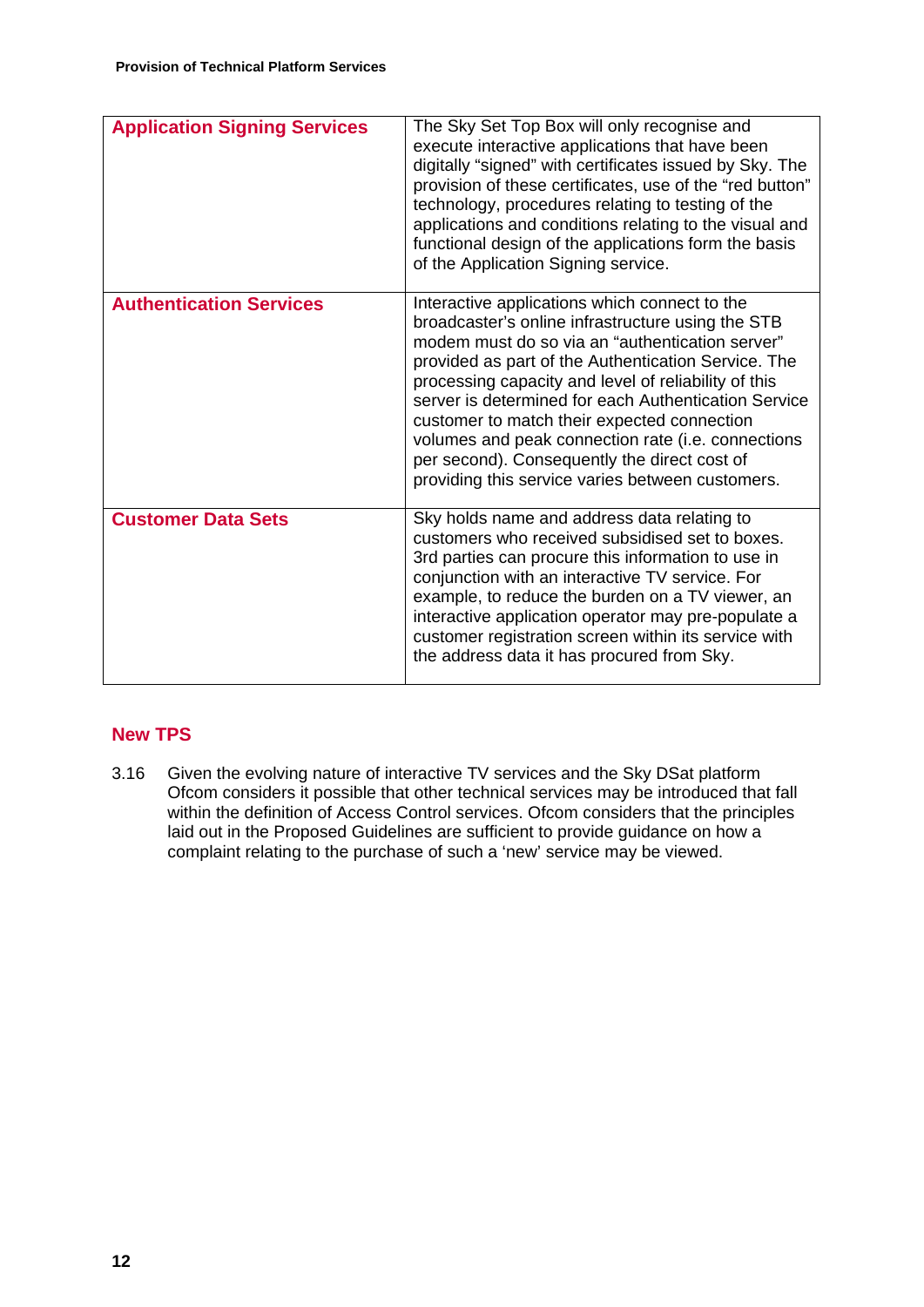## **Annex 5**

# 5 The legal framework

A5.1 This Annex provides a summary of the legislation relevant to each of the services this Consultation Document applies to.

## **A) CONDITIONAL ACCESS**

#### **Conditional Access Framework**

A5.2 The regulation of conditional access services is harmonised at the EU level through the Access Directive<sup>17</sup>. Article 6 of the Access Directive provides as follows:

> "1. Member States shall ensure that, in relation to conditional access to digital television and radio services broadcast to viewers and listeners in the Community, irrespective of the means of transmission, the conditions laid down in Annex I, Part I apply.

2. In the light of market and technological developments, Annex I may be amended in accordance with the procedure referred to in Article 14(3).

3. Notwithstanding the provisions of paragraph 1, Member States may permit their national regulatory authority, as soon as possible after the entry into force of this Directive and periodically thereafter, to review the conditions applied in accordance with this Article, by undertaking a market analysis in accordance with the first paragraph of Article 16 of Directive 2002/21/EC (Framework Directive) to determine whether to maintain, amend or withdraw the conditions applied.

Where, as a result of this market analysis, a national regulatory authority finds that one or more operators do not have significant market power on the relevant market, it may amend or withdraw the conditions with respect to those operators, in accordance with the procedures referred to in Articles 6 and 7 of Directive 2002/21/EC (Framework Directive), only to the extent that:

(a) accessibility for end-users to radio and television broadcasts and broadcasting channels and services specified in accordance with Article 31 of Directive 2002/22/EC (Universal Service Directive) would not be adversely affected by such amendment or withdrawal, and

(b) the prospects for effective competition in the markets for:

(i) retail digital television and radio broadcasting services, and

(ii) conditional access systems and other associated facilities,

would not be adversely affected by such amendment or withdrawal.

17 Directive 2002/19/EC.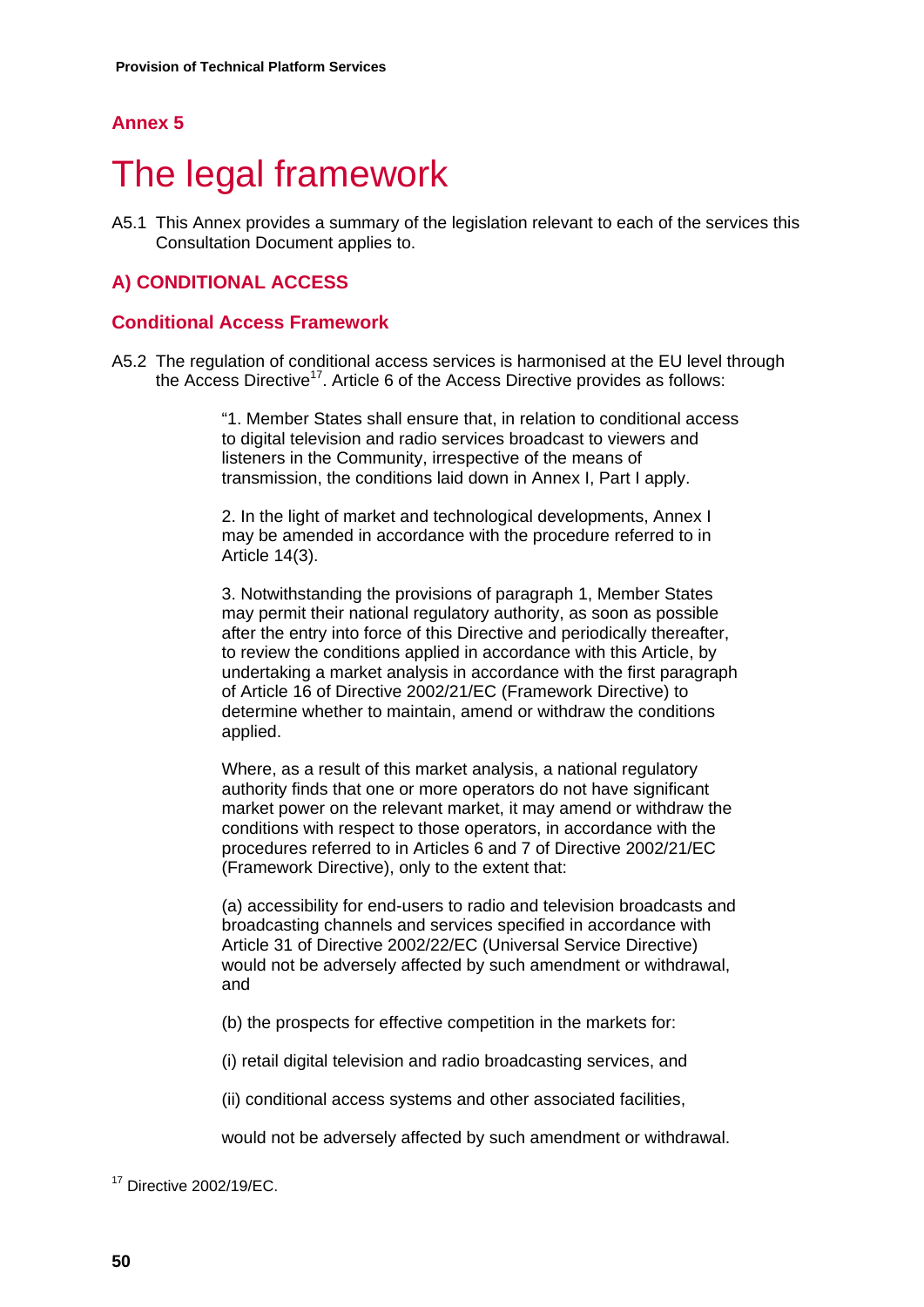An appropriate period of notice shall be given to parties affected by such amendment or withdrawal of conditions.

4. Conditions applied in accordance with this Article are without prejudice to the ability of Member States to impose obligations in relation to the presentational aspect of electronic programme guides and similar listing and navigation facilities."

- A5.3 Article 6 (1) of the Access Directive specifically requires Member States to ensure that, in relation to conditional access to digital television broadcast to viewers, the conditions laid down in Annex I, Part I of that Directive apply.
- A5.4 Specifically, Annex I (b), Part 1 Access Directive states that:

"(b) all operators of conditional access services, irrespective of the means of transmission, who provide access services to digital television and radio services and whose access services broadcasters depend on to reach any group of potential viewers or listeners are to: offer to all broadcasters, on fair, reasonable and nondiscriminatory basis compatible with Community competition law, technical services enabling the broadcasters' digitally-transmitted services to be received by viewers or listeners authorised by means of decoders administered by the service operators, and comply with Community competition law."

- A5.5 These provisions of the Access Directive set out above have been implemented in the UK by sections 45(5), 73(5), 75(2) and 76 of the Act. Section 45 of the Act generally allows Ofcom to set ex ante conditions on various persons, including 'access-related' conditions, which, pursuant to subsection (5), are conditions authorised by section 73. Section 73(5) of the Act provides that an access related condition may be one which is set under section 75(2) of the Act.
- A5.6 Section 75(2) of the Act imposes a duty on Ofcom:

"to ensure:

(a) that access-related conditions are applied to every person who provides a conditional access system in relation to a protected programme service<sup>18</sup>."

A5.7 A protected programme service is defined as:

"a programme service the programmes included in which cannot be viewed or listened to in an intelligible form except by the use of a conditional access system $19."$ 

A5.8 A conditional access system is defined as:

"any system, facility, arrangements or technical measure under or by means of which access to programme services requires -

(a) a subscription to the service or to a service that includes that service; or

<sup>18</sup> Section 75 (2) (a) of the Communications Act 2003.<br><sup>19</sup> Section 75 (3) of the Communications Act 2003.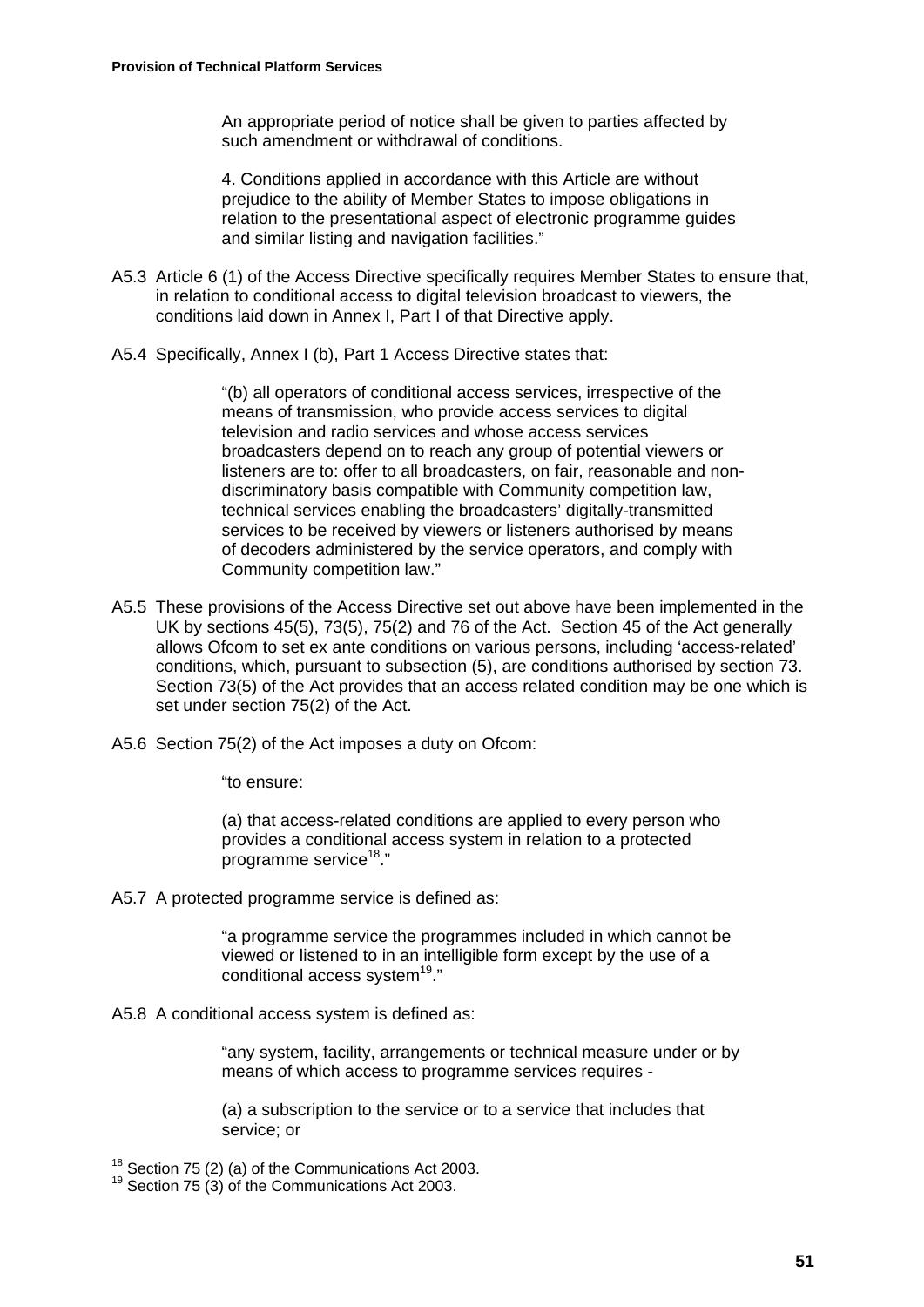(b) an authorisation to view it, or to listen to it, on a particular occasion.<sup>20"</sup>

A5.9 In order to fulfil the duty imposed by section 75 of the Act, the Director General of Telecommunications determined under section 45 of the Act in his conditional access conditions notification (the 'Conditional Access Notification') that various conditional access conditions ('CA Conditions') applied only to Sky Subscriber Services Limited  $('SSSL')<sup>21</sup>$ 

## **Relevant Conditional Access Conditions**

A5.10 The following paragraphs consider the application of the CA Conditions relevant to this consultation:

## **i) Provision of access on fair and reasonable terms**

A5.11 **CA Condition 1** requires the Provider to provide to a Broadcaster a Conditional Access Service in relation to Protected Programme Services<sup>22</sup>:

> "1.1 Where a Broadcaster reasonably requests in writing Conditional Access Services in relation to the provision of Protected Programme Services, the Provider shall provide those Conditional Access Services. The Provider shall also provide such Conditional Access Services in relation to the provision of Protected Programme Services as the Director may from time to time direct.

> 1.2 The provision of Conditional Access Services in accordance with paragraph 1 shall occur as soon as reasonably practicable and shall be provided on fair and reasonable terms, conditions and charges and on such terms, conditions and charges as the Director may from time to time direct.

1.3 The Provider shall comply with any direction the Director may make from time to time under this Condition."

## **ii) Not to unduly discriminate**

A5.12 In addition, **CA Condition 5** imposes on the Provider a specific prohibition not to unduly discriminate in matters connected with the provision of CA Services to Broadcasters:

> "5.1 The Provider shall not unduly discriminate against particular persons or against a particular description of persons, in relation to matters connected with the provision of Conditional Access Services.

<sup>&</sup>lt;sup>20</sup> Section 75 (3) of the Communications Act 2003.<br><sup>21</sup> *The requlation of conditional access: setting of regulatory conditions*, explanatory statement and formal notification pursuant Section 48 (1) of the Communications Act 2003 published by Oftel on 24 July 2003,<br>http://www.ofcom.org.uk/static/archive/oftel/publications/eu\_directives/2003/condac0703.pdf.

 $h^{22}$  A 'Broadcaster' is defined as, including the British Broadcasting Corporation, "any person to whom a licence has been granted to provide, deliver or diffuse television services under one or more of the Wireless Telegraphy Act 1949, Cable and Broadcasting Act 1984 (and continued in force by the Broadcasting Act 1990), Broadcasting Act 1990, Broadcasting Act 1996, or any person acting on behalf of such a person."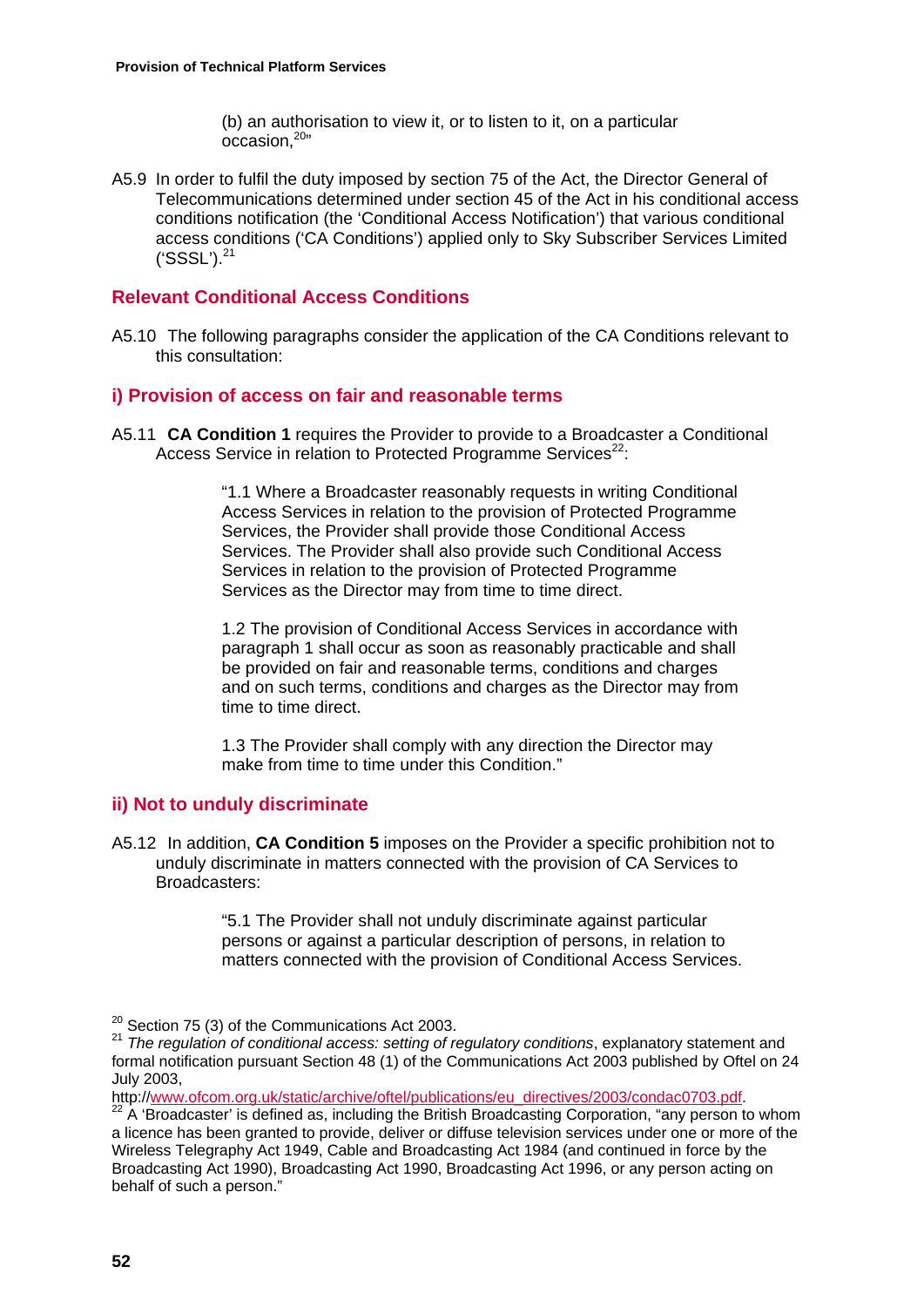5.2 In this Condition, the Provider shall be unduly discriminating where the discrimination has a material adverse effect on competition and has no objective justification."

#### **iii) Publication of charges**

A5.13 The Provider is obliged to publish its charges or the method for determining its charges, terms and conditions as set out by **CA Condition 6** and to 'do those things' set out in Condition 6 (a) (i) to (iii) (e.g. provide Conditional Access Services) at the charges and on the other terms and conditions so published.

> "6.1 The Provider shall except in so far as the Director may otherwise consent in writing:

(a) publish in the manner and at all times specified in paragraph 6.2(a) a notice specifying, or specifying the method that is to be adopted for determining, the charges and other terms and condition on which it offers:

(i) to provide each Conditional Access Service, or package of such Services;

(ii) to connect to any part of the Conditional Access System in accordance with an obligation imposed by or under these conditions; or

(iii) to grant permission to connect Electronic Communications Networks to or to provide Conditional Access Services by means of any of the Conditional Access Systems; and

(b) where it does any of the things mentioned in paragraph 6.1(a)(i) to 6.1(a)(iii), do those things at the charges and on the other terms and conditions so published. […]"

## **iv) Keeping of financial accounts**

A5.14 The Provider is obliged to keep separate financial accounts regarding its activities as a provider of CA Services as set out in **CA Condition 3**.

> "3.1 Except in so far as the Director may consent otherwise in writing, the Provider shall keep separate financial accounts regarding its activities as a provider of Conditional Access Services in the manner set out below. […]

3.5 The Provider shall comply with Conditions 3.6 to 3.18 from 24 December 2003 as appropriate.

3.6 The Provider shall ensure that its accounting and reporting arrangements (including Accounting Separation Systems) are sufficient to enable the Provider, at all times, to be capable of preparing in relation to any period a financial statement in accordance with the Accounting Documents. These accounting and reporting arrangements shall be, in the opinion of the Director, suitable and sufficiently transparent to demonstrate at any, or over, time and in relation to any period that the Provider's charges for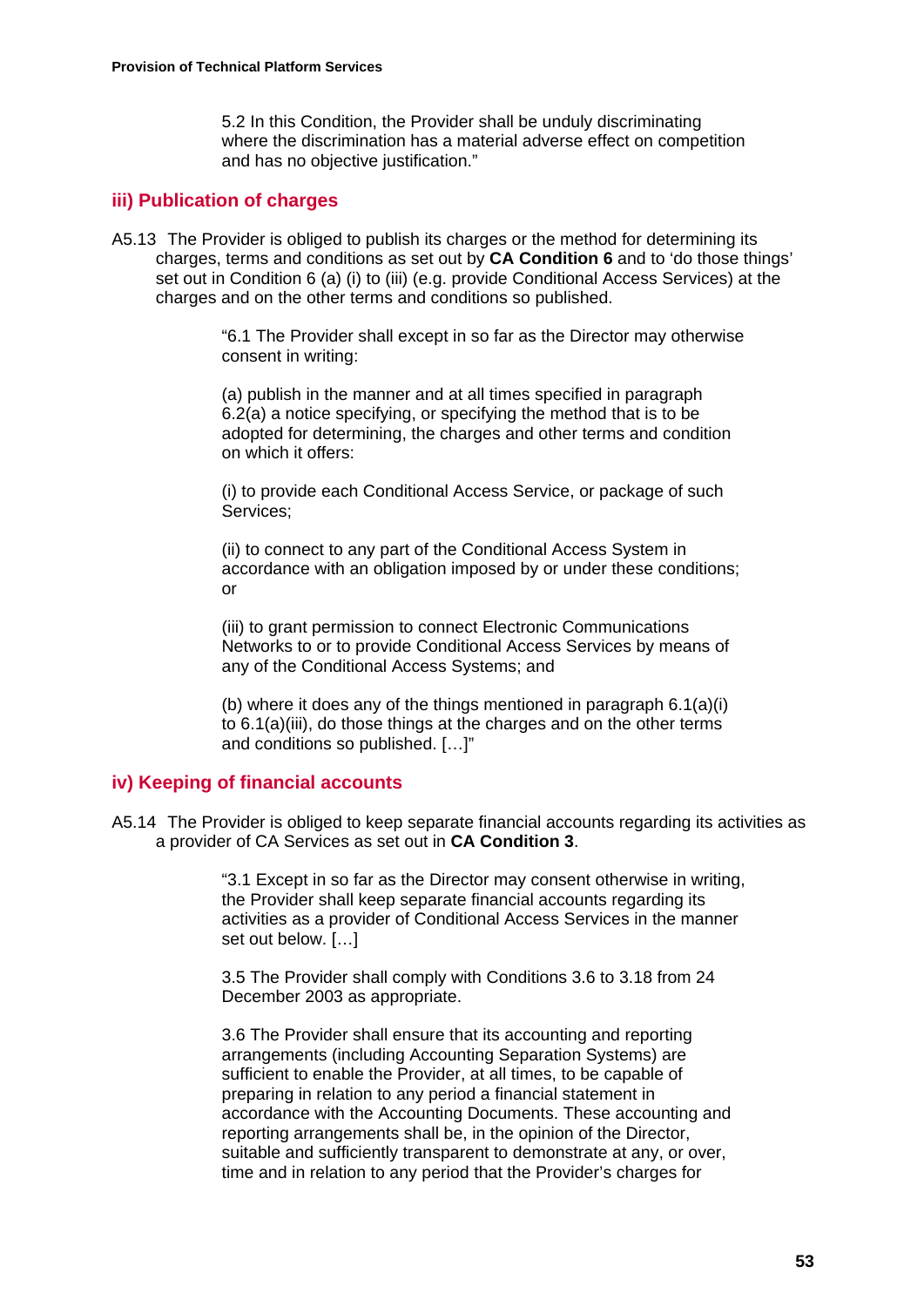Conditional Access Services are, or have been, non discriminatory, fair and reasonable.

3.7 The Provider shall maintain a separation for accounting purposes of Accounting Separation Activities from other activities, so as to:

(a) identify all elements of revenue, cost, assets and liabilities, with the basis of their calculation and the Detailed Attribution Methods used, related to the Accounting Separation Activities including an itemised breakdown of fixed assets; and

(b) ensure that Accounting Separation Activities are identified and are recorded at an appropriate amount in accordance with the Accounting Documents.

3.8 The Provider shall maintain accounting records in a form which, on a historic cost basis and on a current cost basis:

(a) enables each of the Accounting Separation Activities to be separately identified and the revenues, costs, assets and liabilities of the Accounting Separation Activities to be separately attributable; and

(b) which shows and explains the transactions of each of the Accounting Separation Activities.

3.9 The accounting records referred to in paragraph 3.8 and all associated documentation shall be:

(a) maintained in accordance with the Accounting Documents;

(b) maintained in order to ensure compliance with this Condition;

(c) sufficient to enable the Financial Statements to have expressed upon them a Standard Audit Opinion; and

 (d) sufficient to ensure that charges for Conditional Access Services can be shown to be fair and reasonable and not to be unduly discriminatory.

 $[...]$ "

A5.15 For further text and definitions, see the full text of the CA Conditions and defined terms at:

www.ofcom.org.uk/static/archive/oftel/publications/eu\_directives/cont\_notices/cont090 3.pdf

## **B) THE ELECTRONIC PROGRAMME GUIDE AND ACCESS CONTROL CONDITIONS**

#### **Electronic Programme Guide and Access Control Services Framework**

A5.16 Article 5 of the Access Directive makes specific provision for the regulation of electronic programme guide ('EPG') and access control ('AC') services as follows: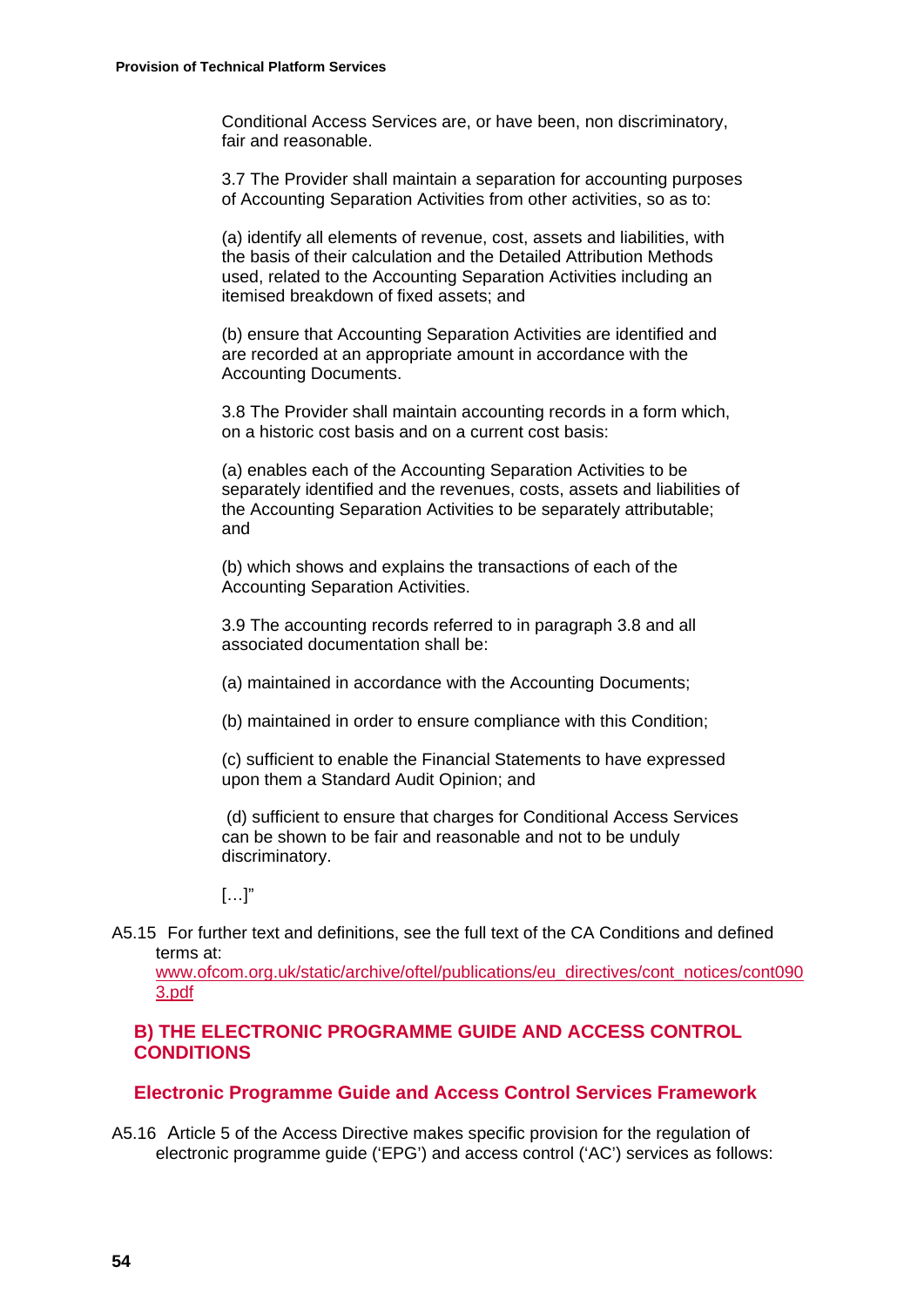"1. National regulatory authorities shall […], encourage and where appropriate ensure, in accordance with the provisions of this Directive, adequate access and interconnection, interoperability of services, exercising their responsibility in a way that promotes efficiency, sustainable competition, and gives the maximum benefit to end-users.

In particular, […] national regulatory authorities shall be able to impose […]:

(a) to the extent that is necessary to ensure end-to-end connectivity, obligations on undertakings that control access to end-users. including in justified cases the obligation to interconnect their networks where this is not already the case;

(b) to the extent necessary to ensure accessibility for end-users to digital radio and television broadcasting services specified by the Member State, obligations on operators to provide access to the other facilities referred to in Annex I, Part II on fair, reasonable and non-discriminatory terms."

- A5.17 The facilities referred to in Article 5 (1) (b) at Annex I, Part II of the Access Directive are:
	- "(a) Access to application program interfaces (APIs);

(b) Access to electronic programme guides (EPGs)."

- A5.18 Article 5(1)(b) of the Access Directive is implemented in the UK by Sections 73(2) and 74(2) of the Act. Section 45 of the Act allows Ofcom to set different types of conditions, including access-related conditions. Section 45(5) provides that an accessrelated condition is one that is authorised by Section 73, and Section 74(2) states that the conditions that may be set under Section 73(2) includes those conditions set out in Section 74(2) of the Act.
- A5.19 Section 74(2) of the Act enables Ofcom to impose:

"[…] conditions imposing obligations on a person providing facilities for the use of application programme interfaces or electronic programme guides as OFCOM consider to be necessary for securing:

(a) that persons are able to have access to such programme services provided in digital form as OFCOM may determine; and

(b) that the facility for using those interfaces or guides is provided on terms which –

(i) are fair and reasonable; and

(ii) do not involve, or tend to give rise to, any undue discrimination against any person or description of persons*<sup>23</sup>*."

 $23$  Section 74 (2) of the Communications Act 2003.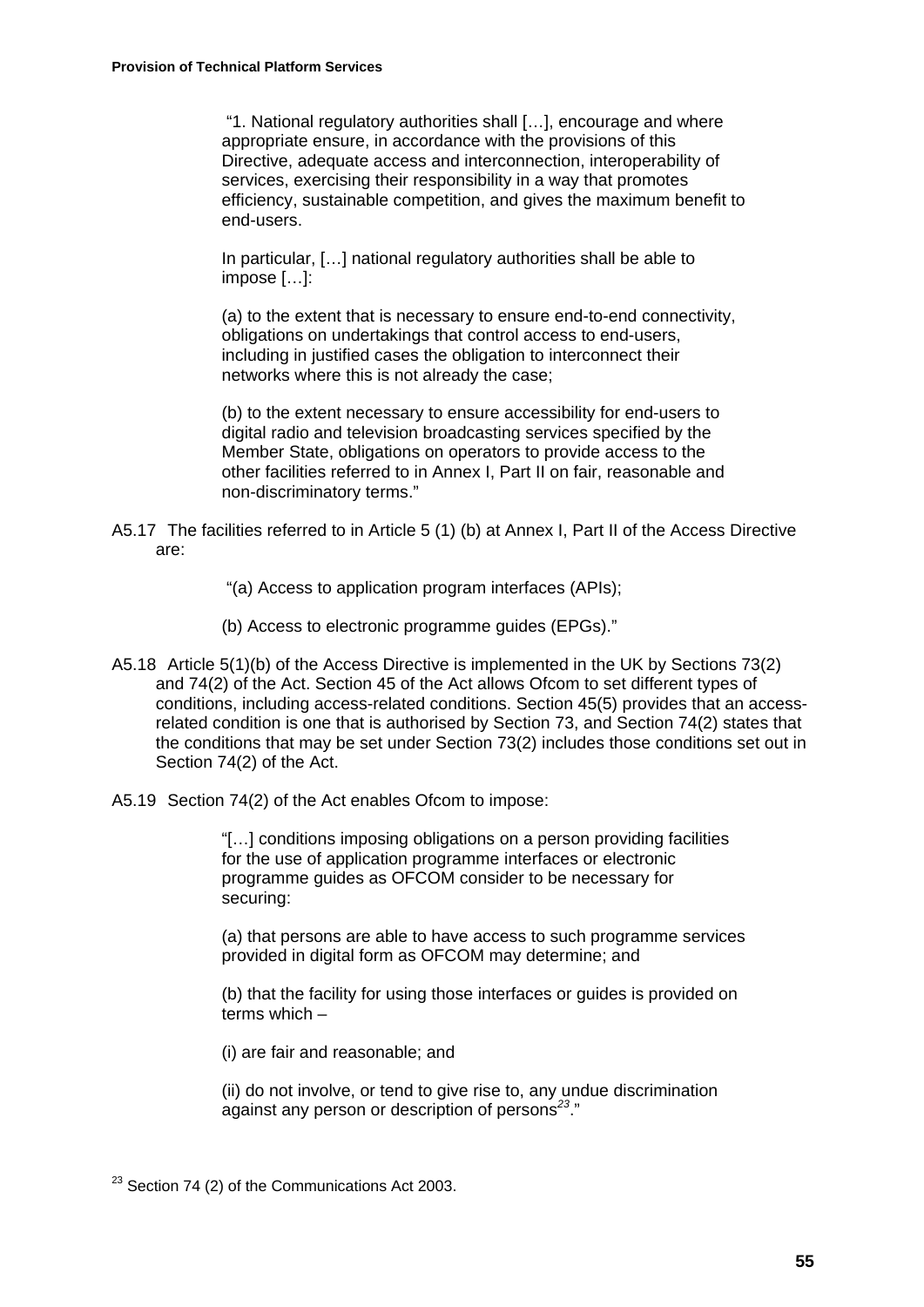A5.20 An application programme interface is defined in Section 74 (3) and (4) of the Act as:

"[…] a facility for allowing software to make use, in connection with any of the matters mentioned [below], of facilities contained in other software";

The matters mentioned [above], in the definition of "application programme interface", are-

(a) allowing a person to have access to programme services;

(b) allowing a person, other than a communications provider or a person who makes associated facilities available, to make use of an electronic communications network by means of which a programme service is broadcast or otherwise transmitted;

(c) allowing a person to become the end-user of a description of public electronic communications service."

A5.21 An electronic programme guide is defined in s 74 (3) of the Act as:

"a facility by means of which a person has access to any service which consists of-

(a) the listing or promotion, or both the listing and the promotion, of some or all of the programmes included in any one or more programme services; and

(b) a facility for obtaining access, in whole or in part, to the programme service or services listed or promoted in the guide;"

A5.22 The Director duly imposed on SSSL a number of regulatory conditions relating to the provision of EPG (the 'EPG Conditions') and Access Control (the 'AC Conditions') services , which were carried over by means of "continuation notices" from the regulatory regime that was in place until 24 July 2003 $^{24}$ . The Director further explained in a statement in September 2003, his reasons for Continuing Licence Conditions after 25 July 2003, (see specifically paragraphs 3.121 and 3.122).<sup>25</sup> For the purpose of this Annex, the continuation notices are referred to as the EPG Continuation Notice<sup>26</sup> and the AC Continuation Notice.<sup>27</sup>

<sup>24</sup> Continuation notice to a class of persons defined as the licensee for the purposes of the provision of electronic programme guide services under paragraph 9 of schedule 18 to the communications act 2003, 23 July 2003, which continued certain provisions of the class licence to run telecommunications systems for the provision of conditional access services granted by the Secretary of State for Trade and Industry on 1 August 2001 under section 7 of the Telecommunications Act 1984. <sup>25</sup> *Continuing Licence Conditions after 25 July*, 10 September 2003,

http://www.ofcom.org.uk/static/archive/oftel/publications/eu\_directives/cont\_notices/cont0903.pdf. <sup>26</sup> Continuation Notice to a class of persons defined as the licensee for the purposes of the provision *of electronic programme guide services under paragraph 9 of schedule 18 to the Communications Act* 

*2003*, 23 July 2003.

<sup>27</sup> Continuation Notice to a class of persons defined as the licensee for the purposes of the provision *of access control services under paragraph 9 of schedule 18 to the Communications Act 2003*, 23 July 2003.

http://www.ofcom.org.uk/static/archive/oftel/publications/eu\_directives/cont\_notices/acs\_class.pdf.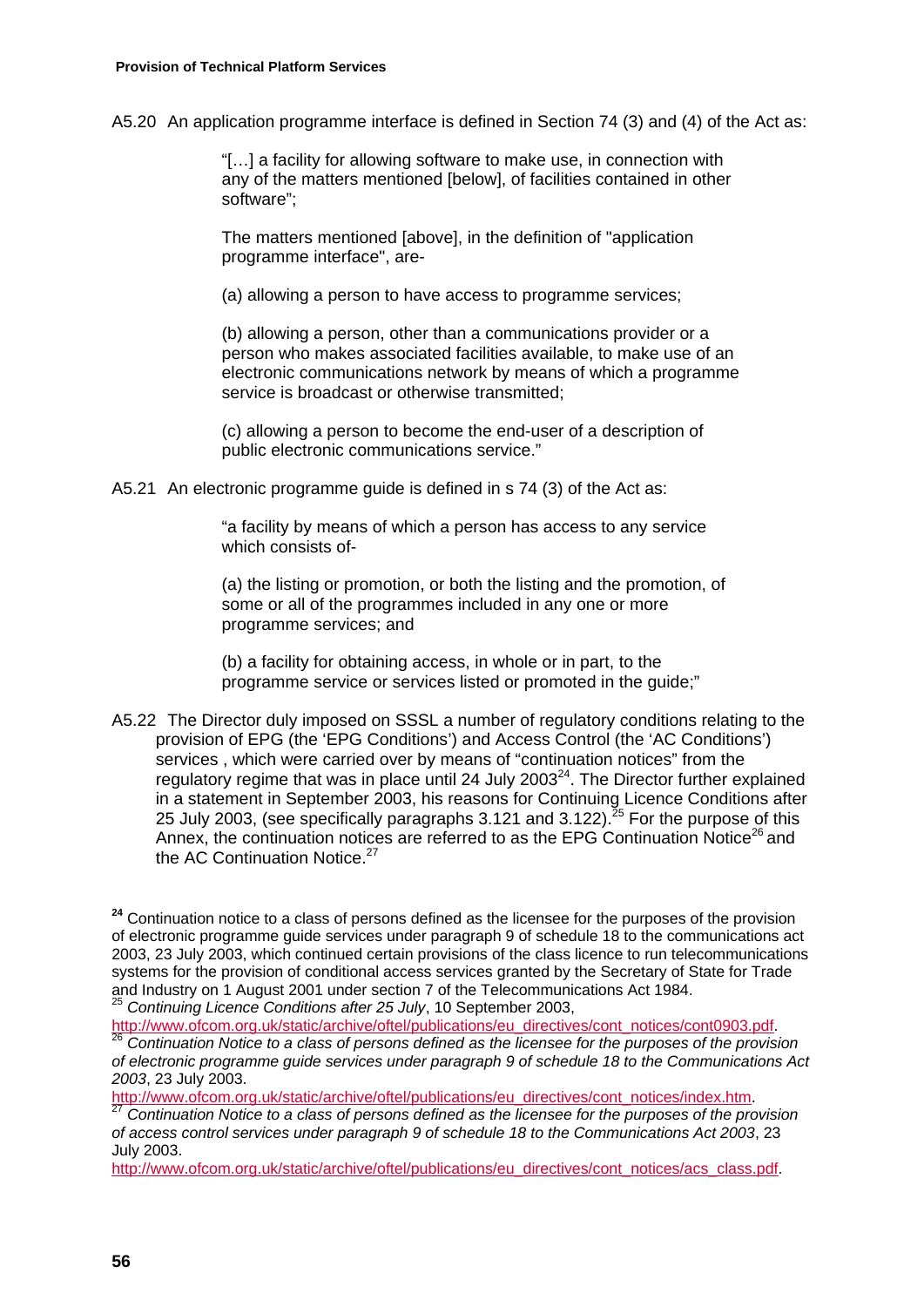## **Relevant Electronic Programme Guide Conditions**

A5.23 The following paragraphs consider the application of the EPG Conditions relevant to this consultation:

#### **i) Provision of access on fair reasonable and non-discriminatory basis**

A5.24 EPG **Condition 1** requires the Licensee (i.e. currently SSSL) to provide an EPG Service to Third Parties in respect of decoders administered by it on a fair reasonable and non-discriminatory basis.<sup>2</sup>

> "1.1 Where a Third Party requires the provision of an Electronic Programme Guide Service in respect of decoders administered by the Licensee, the Licensee shall offer that Service to that person on a fair reasonable and non-discriminatory basis. […]"

A5.25 An EPG Service is defined in the Conditions as:

"a service which consists of -

(a) the listing or promotion, or both the listing and promotion, of some or all of the programmes included in any more or more programme services the providers of which are or include persons other than the provider of the guide; and

(b) a facility for obtaining access, in whole or part, to the programme service or services listed or promoted in the quide<sup>29</sup>."

#### **ii) Not show undue preference or exercise undue discrimination**

A5.26 In addition, EPG **Condition 11** imposes on the Licensee a specific prohibition on undue preference or discrimination in the provision of EPG Services to third parties:

> **"**11.1 The Licensee shall not (whether in respect of the charges or other terms or conditions applied or otherwise) show undue preference to or exercise undue discrimination against particular persons or persons of any class or description as respects:

(a) the provision of any Electronic Programme Guide Services, or

(b) the connection to any of the Applicable Systems of any other Conditional Access System or Transmission System which is not and is not to be comprised in any of the Applicable Systems.

11.2 The Licensee shall be deemed to have shown such undue preference or to have exercised such undue discrimination if it unfairly favours to a material extent a business carried on by it in

 $28$  A 'Third Party' is defined as "a Broadcaster". A 'Broadcaster' is defined as, including the British Broadcasting Corporation, "any person to whom a licence has been granted to provide, deliver or diffuse television services under one or more of the Wireless Telegraphy Act 1949, Cable and Broadcasting Act 1984 (and continued in force by the Broadcasting Act 1990), Broadcasting Act 1990, Broadcasting Act 1996, or any person acting on behalf of such a person, and any person providing Digital Television Services.". 'Digital Television Services' has the same meaning as in Directive 95/47/EC on the use of standards for the transmission of television signals which was in force prior to its repeal by the Framework Directive.

<sup>29</sup> Schedule 1, EPG Conditions.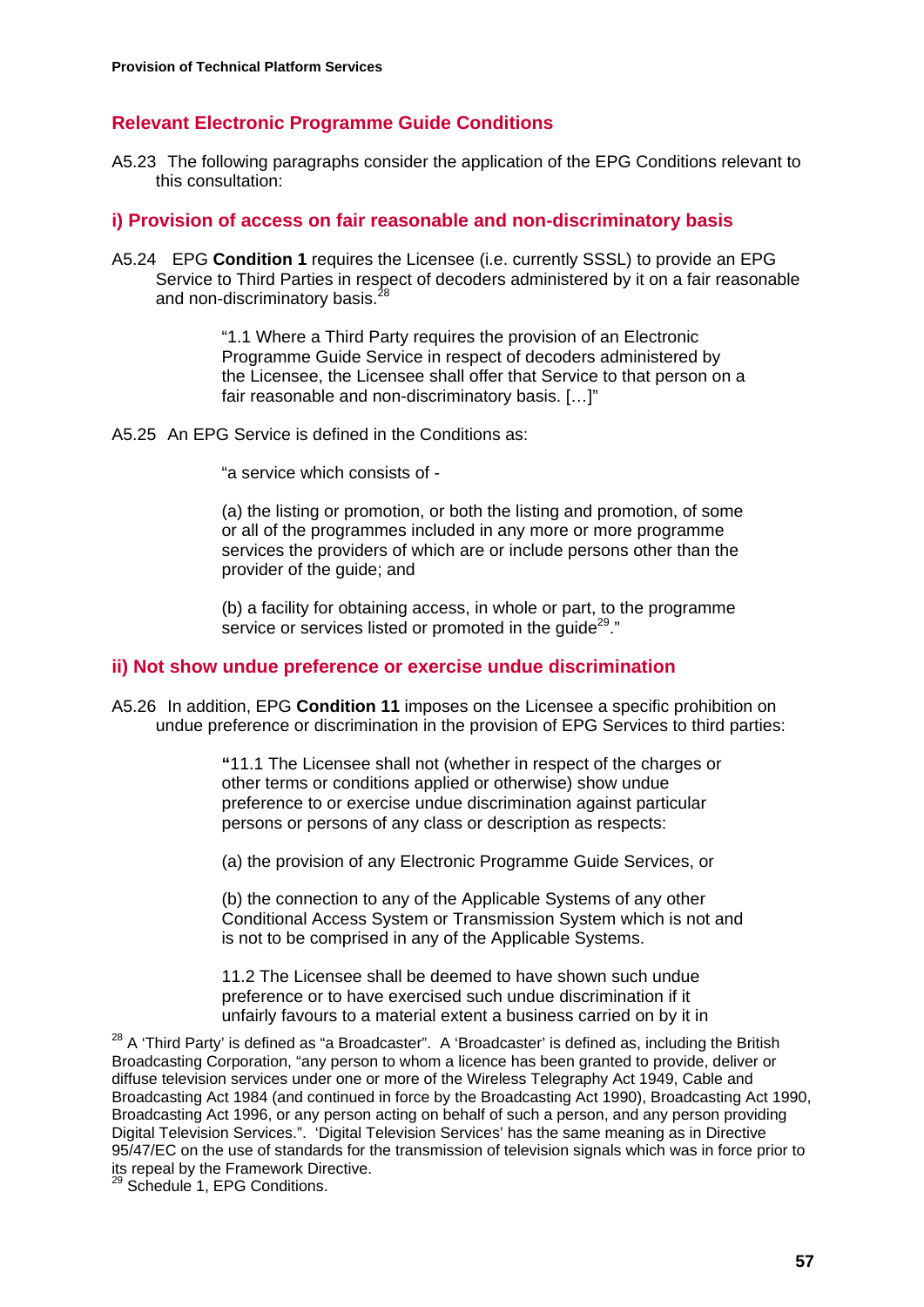relation to the doing of any of the things mentioned in paragraph 11.1 so as to place at a significant competitive disadvantage persons competing with that business.

11.3 Any question relating to whether any act done or course of conduct pursued by the Licensee amounts to such undue preference or such undue discrimination shall be determined by the Director, but nothing done in any manner by the Licensee shall be regarded as undue preference or undue discrimination if and to the extent that the Licensee is required or expressly permitted to do such thing in that manner by or under any provision of this Licence."

## **iii) Publication of Charges**

A5.27 The Licensee is obliged to publish its charges or the method for determining its charges, terms and conditions as set out by EPG **Condition 14** and to do those things mentioned in Condition 14.1(a) (i) to 14.1(a) (iii) (e.g. to provide EPG Services) at the charges and on the other terms and conditions so published.

> "14.1 The Licensee shall except in so far as the Director may otherwise consent in writing:

(a) publish in the manner and at the times specified in paragraph 14.2(a) a notice specifying, or specifying the method that is to be adopted for determining, the charges and other terms and condition on which it offers:

(i) to provide each Electronic Programme Guide Service, or package of such services:

(ii) to connect to any of the Applicable Systems any other telecommunication system (which is not and not to be comprised in any of the Applicable Systems) in accordance with an obligation imposed by or under this Licence: or

(iii) to grant permission to connect other telecommunication systems to or to provide Electronic Programme Guide Services by means of any of the Applicable Systems:

and

(b) where it does any of the things mentioned in paragraph 14.1(a)(i) to 14.1(a)(iii) do those things at the charges and on the other terms and conditions so published. […]"

## **iv) Keeping of financial accounts**

- A5.28 There is no condition requiring the Licensee to keep separate financial accounts.
- A5.29 For further text and definitions, see the full text of the EPG Conditions and defined terms at:

www.ofcom.org.uk/static/archive/oftel/publications/eu\_directives/cont\_notices/epg\_class.pdf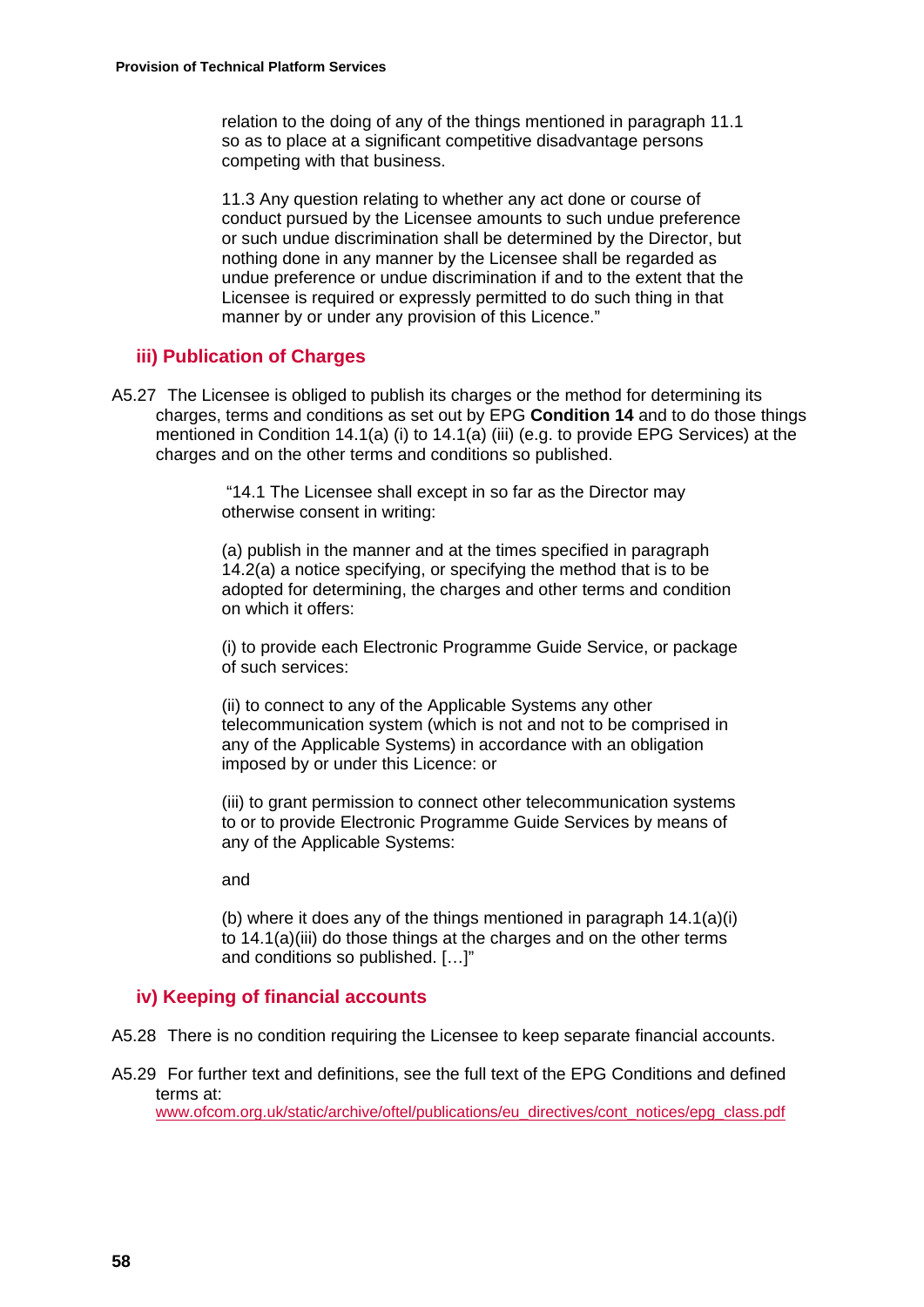A5.30 On 15 January 2004, Ofcom proposed new access conditions for providers of EPG Services<sup>30</sup>. At the time of writing, these new EPG Conditions have not been finalised and the existing EPG Conditions referred to above remain in force.

## **Relevant Access Control Conditions**

A5.31 The following paragraphs consider the application of the AC Conditions relevant to this consultation:

## **i) Provision of access on fair and reasonable terms**

A5.32 AC **Condition 10** requires that where the "Licensee is a Regulated Supplier" (i.e. currently SSSL) it must provide an Access Control Service to any Third Party who requests it.<sup>31</sup>

> "10.1 […] at the request of any Third Party who requires Access Control Services in order to supply a Relevant Other Telecommunication Service of any description, the Licensee shall supply such Access Control Services to that Third Party on fair and reasonable terms. […]"

A5.33 Access Control Services are defined as:

 "telecommunication services, other than Network Services, Electronic Programme Guide Services or Conditional Access Services, by means of which the supply to end-users of a Relevant Other Telecommunication Service is controlled and which are provided to any person, including the Licensee, providing telecommunication services and without prejudice to the generality of the foregoing includes:

(i) Message Processing Services, that is to say any encryption, scrambling or other processing of Messages associated with or incorporated in a Relevant Other Telecommunication Service of any description prior to a transmission to an Access Device;

(ii) Authentication Services, that is to say either or both of:

(A) services which identify an end-user or an Access Device in order to permit or deny access of that end-user or access device to a Relevant Other Telecommunication Service; or

(B) services which identify a Relevant Other Telecommunication Service in order to permit it to operate with an Access Device;

(iii) Access Device Management Services, that is to say the actuation, control or operation, or the remote actuation, control or operation of Access Devices;

(iv) Selection Services, that is to say the processing by an Access Device or the preparation and transmission to an Access Device of

<sup>30</sup> See *The regulation of Electronic Programme Guides*, published at http://www.ofcom.org.uk/consult/condocs/epg/epg/condoc\_150104.pdf

http://www.consult.com/condocs/epg/consultations/epg/condocs/epg/condocs/epg/condocs/epg/condocs/epg/condocs/e<br><sup>31</sup> "Third Party" is defined as "a person who provides Relevant Other Telecommunications Services". For a definition of a Relevant Other Telecommunications Services, see paragraph A5.34 of this annex.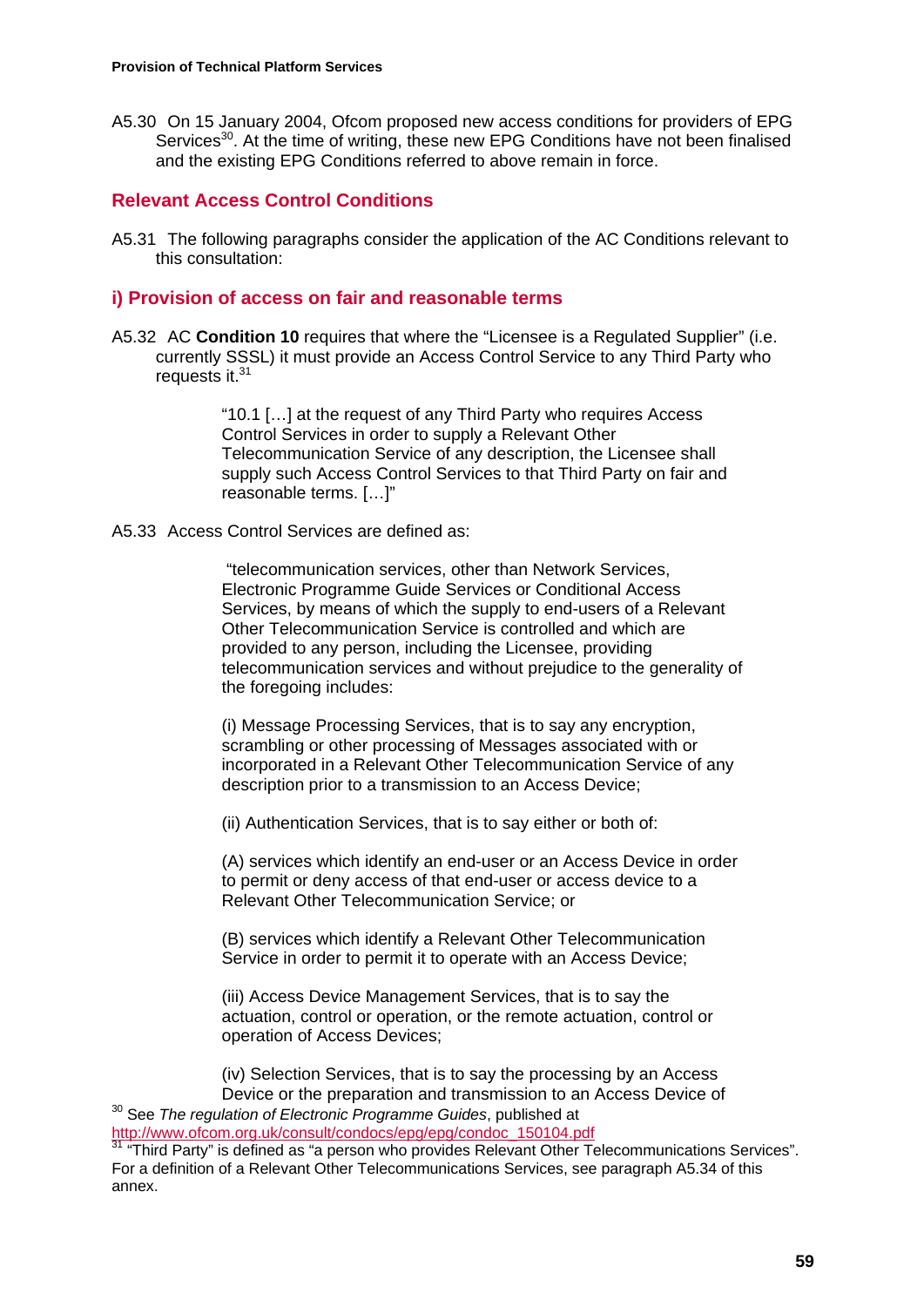Messages which allow an end-user to initiate access to a Relevant Other Telecommunication Service or to select from a number of Relevant Other Telecommunication Services;

(v) Subscriber Management Services, that is to say either or both of:

(A) the preparation of and the preparation and supply, adaptation of, or adaptation and supply to end-users of Essential Components; or

(B) the preparation and transmission to Access Devices of Messages giving effect to end-users' decisions to subscribe to a Relevant Other Telecommunication Service;"

A5.34 Relevant Other Telecommunications Services are defined as:

"telecommunication services, whether supplied by the Licensee or any other party, but not including:

(i) any of the services specified in Section 72(2)(a) to (f), of the Broadcasting Act 1990 other than licensable programme services specified in Section 46(1) of that Act which are conveyed for reception at different times in response to requests made by different users of the service;

(ii) Digital Television Services; or

(iii) Network Services;"

#### **ii) Not unduly discriminate or show undue preference**

A5.35 In addition, AC **Condition 14** imposes on the Licensee a specific prohibition on undue preference or discrimination in the provision of EPG Services to Third Parties.

> "14.1 The Licensee shall not unduly discriminate or show undue preference in the manner set out below:

(a) the Licensee shall not (whether in respect of the charges or other terms or conditions applied or otherwise) show undue preference to, or exercise undue discrimination against, particular persons or persons of any class or description (in any market) as respects:

(i) the provision by means of the Applicable Systems of any Access Control Service provided by the Licensee (including offers of terms on which such services are to be provided) in the market determined by the Director for the purposes of the Regulated Supplier Determination;

(ii) the maintenance, adjustment, repair or replacement of any apparatus comprised in the Applicable Systems which is used for the provision of any Access Control Service in the market determined by the Director for the purposes of Regulated Supplier Determination;

(b) the Licensee may be deemed to have shown such undue preference or to have exercised such undue discrimination if it unfairly favours to a material extent a business carried on by it in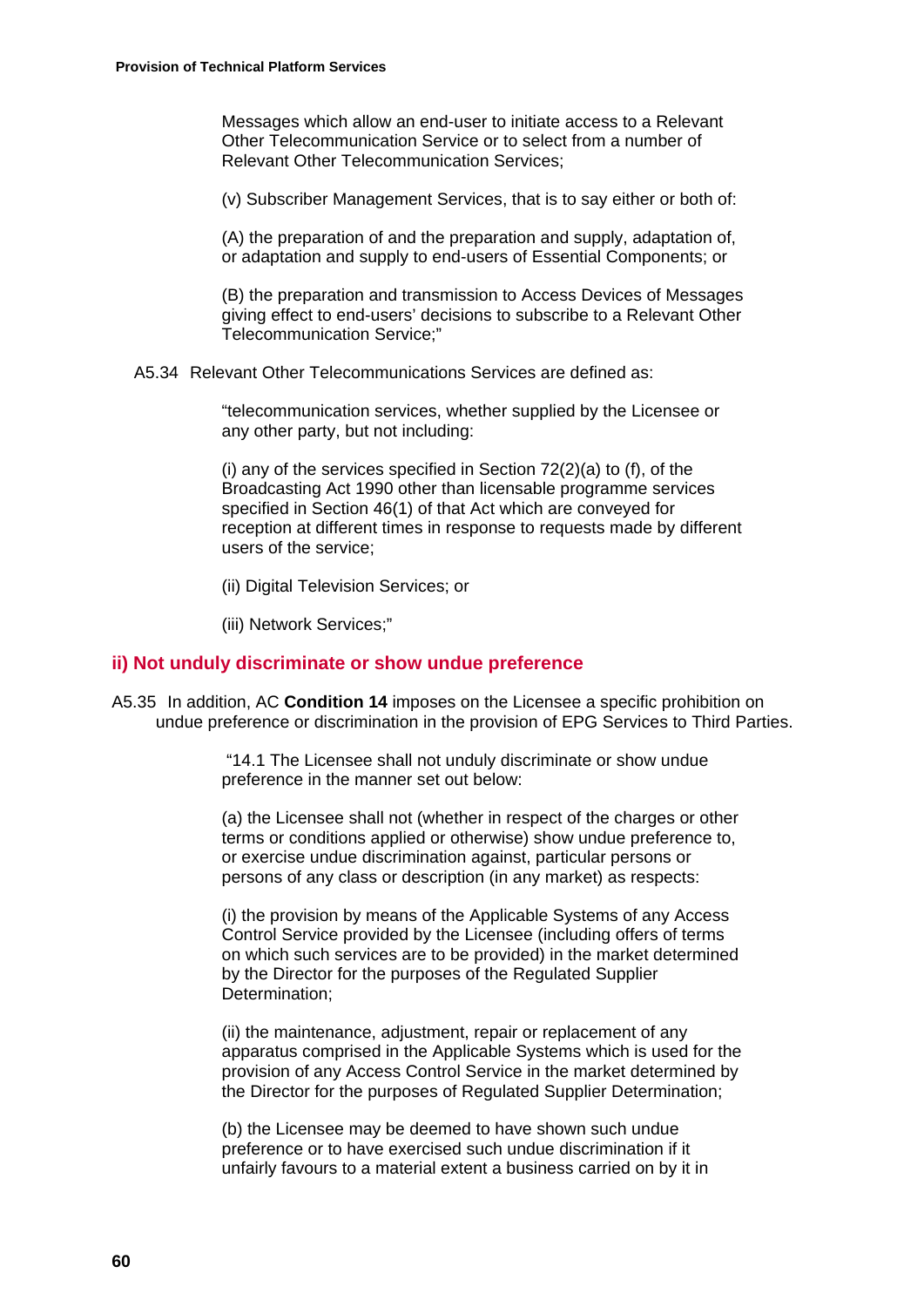relation to the provision of any Access Control Service referred to in paragraph 14.1(a) above so as to place at a significant competitive disadvantage persons competing with that business; and

(c) any question relating to whether any act done or course of conduct pursued by the Licensee amounts to such undue preference or such undue discrimination shall be determined by the Director, but nothing done in any manner by the Licensee shall be regarded as undue preference or undue discrimination if and to the extent that the Licensee is required or permitted to do such thing in that manner by or under any provision of this Licence."

#### **iii) Publication of charges**

A5.36 The Licensee is obliged to publish its charges or the method for determining its charges, terms and conditions set out by AC **Condition 15.2** and not to depart from the published charges, terms and conditions (except as set out in Condition 15.4 which sets out Notice periods for changing charges, terms and conditions).

> "15.1 The Licensee shall, except in so far as the Director may otherwise consent in writing, publish prices and act in the manner set out below.

> 15.2 Within 28 days after the date the Director has made the Regulated Supplier Determination above, the Licensee shall send to the Director a notice specifying, or specifying the method that is to be adopted, for determining the charges, terms and conditions on which it offers to:

(a) provide each description of Access Control Service in the market determined by the Director for the purposes of the Regulated Supplier Determination above;

(b) maintain, adjust, repair or replace any apparatus comprised in the Applicable Systems which is used in the provision of any telecommunication service comprised in such a specified Access Control Service.

15.3 The Licensee shall provide the services referred to in paragraph 15.2 above at the charges, terms and conditions so published, and shall not depart there from except in the circumstances set out in paragraph 15.4 below. […]"

## **iv) Keeping of financial accounts**

A5.37 The Licensee is obliged to keep separate financial accounts regarding its operation of AC Services as set out in CA **Condition 12**.

> 12.1 […] the Licensee shall keep separate financial accounts regarding its operation of Access Control Services save that where the Licensee also runs a Conditional Access System it shall not be obliged by this Condition to keep accounts in respect of Access Control Services separate from those in respect of Conditional Access Services provided by means of a Conditional Access System.